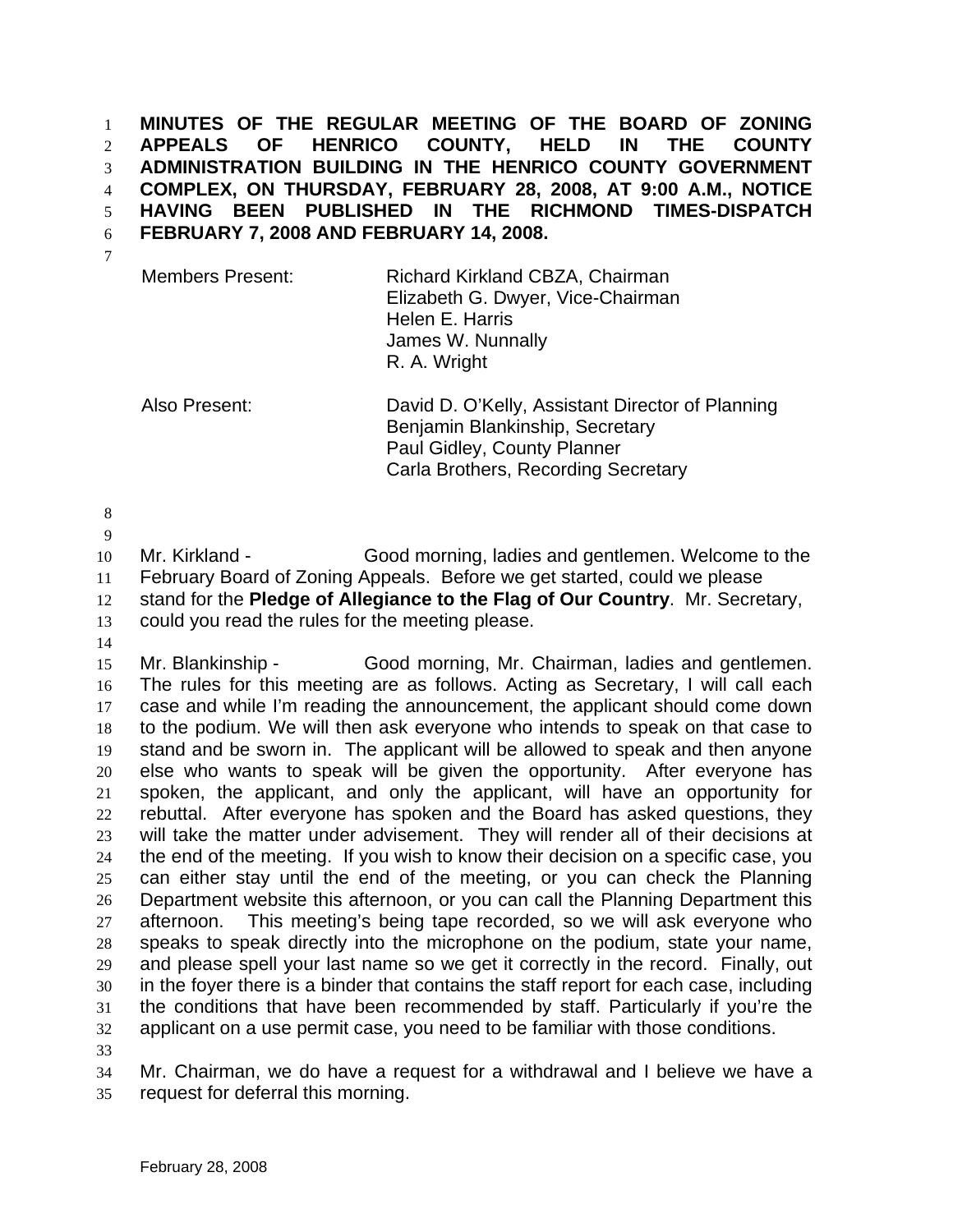| 36<br>37<br>38                                     | Mr. Kirkland -                                         | All right. What's the withdrawal?                                                                                                                                                                                                                                                                                                                                                                                                                                                                                                                              |     |
|----------------------------------------------------|--------------------------------------------------------|----------------------------------------------------------------------------------------------------------------------------------------------------------------------------------------------------------------------------------------------------------------------------------------------------------------------------------------------------------------------------------------------------------------------------------------------------------------------------------------------------------------------------------------------------------------|-----|
| 39<br>40<br>41<br>42<br>43<br>44                   | Mr. Blankinship -<br>come up with a workable solution. | This is the case with the concept road running across<br>it. They were just not able to get the buyer, the seller, and Public Works all to sit<br>at the same table at the same time and work this out. So, they have asked to<br>withdraw without prejudice so that they could reapply within one year if they do                                                                                                                                                                                                                                             |     |
| 45<br>46<br>47<br>48<br>49<br>50<br>51<br>52<br>53 | A-043-07<br>frontage.                                  | JOSEPH DEMETRIUS TYLER requests a variance<br>from Sections 24-94 and 24-9 to build a one-family dwelling at 8369 Strath Road<br>(Parcels 816-684-9123 and 817-684-3216), zoned A-1, Agricultural District<br>(Varina). The lot width requirement and public street frontage requirement are not<br>met. The applicant has 20 feet lot width and 20 feet public street frontage where<br>the Code requires 150 feet lot width and 50 feet public street frontage. The<br>applicant requests a variance of 130 feet lot width and 30 feet public street         |     |
| 54<br>55                                           | Mr. Kirkland -                                         | Do I have motion to that?                                                                                                                                                                                                                                                                                                                                                                                                                                                                                                                                      |     |
| 56<br>57                                           | Mr. Wright -                                           | So move.                                                                                                                                                                                                                                                                                                                                                                                                                                                                                                                                                       |     |
| 58<br>59                                           | Mr. Nunnally -                                         | Second.                                                                                                                                                                                                                                                                                                                                                                                                                                                                                                                                                        |     |
| 60<br>61<br>62<br>63                               | Mr. Kirkland -<br>carries.                             | Motion by Mr. Wright, second by Mr. Nunnally.<br>those in favor say aye. All those opposed say no. The ayes have it; the motion                                                                                                                                                                                                                                                                                                                                                                                                                                | All |
| 64<br>65                                           | requested by the applicant.                            | The Board allowed withdrawal of A-043-07, Joseph Demetrius Tyler, as                                                                                                                                                                                                                                                                                                                                                                                                                                                                                           |     |
| 66<br>67<br>68<br>69<br>70                         | Affirmative:<br>Negative:<br>Absent:                   | Dwyer, Harris, Kirkland, Nunnally, Wright<br>5<br>0<br>0                                                                                                                                                                                                                                                                                                                                                                                                                                                                                                       |     |
| 71<br>72                                           | Mr. Kirkland -                                         | What's the deferral?                                                                                                                                                                                                                                                                                                                                                                                                                                                                                                                                           |     |
| 73<br>74<br>75<br>76<br>77<br>78<br>79<br>80<br>81 | A-001-08<br>2,555 square feet total lot area.          | <b>EMERALD LAND</b><br><b>DEVELOPMENT</b><br>requests a<br>variance from Section 24-95(b)(7) to build a one-family dwelling at 3921 Grayson<br>Street (Providence Park Annex) (Parcel 793-737-0345), zoned R-5, General<br>Residence District (Fairfield). The lot width requirement and total lot area<br>requirement are not met. The applicant has 35 feet lot width and 3,445 square<br>feet total lot area, where the Code requires 50 feet lot width and 6,000 square<br>feet total lot area. The applicant requests a variance of 15 feet lot width and |     |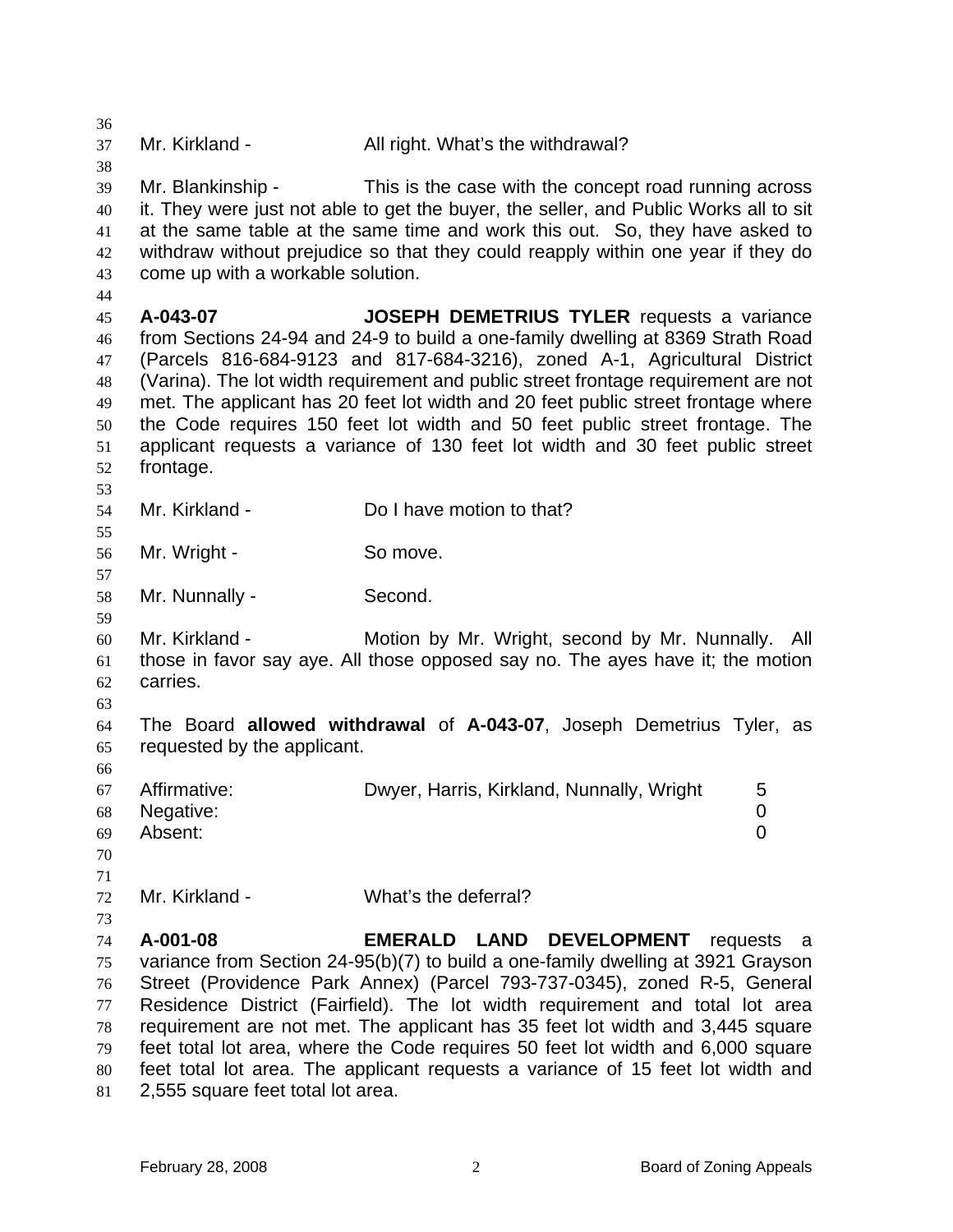| I don't see Mr. Baker coming to the podium. This was<br>the one with the very small lot and a vacant lot just to the north. They have been<br>very actively pursuing acquiring that lot. So, we may have a happy ending on this<br>All right. We'll pass this case and call it back at the<br>DEVELOPMENT ASSOCIATES<br>requests a conditional use permit pursuant to Sections 24-103 and 24-52(d) to |
|-------------------------------------------------------------------------------------------------------------------------------------------------------------------------------------------------------------------------------------------------------------------------------------------------------------------------------------------------------------------------------------------------------|
|                                                                                                                                                                                                                                                                                                                                                                                                       |
|                                                                                                                                                                                                                                                                                                                                                                                                       |
|                                                                                                                                                                                                                                                                                                                                                                                                       |
|                                                                                                                                                                                                                                                                                                                                                                                                       |
|                                                                                                                                                                                                                                                                                                                                                                                                       |
|                                                                                                                                                                                                                                                                                                                                                                                                       |
|                                                                                                                                                                                                                                                                                                                                                                                                       |
|                                                                                                                                                                                                                                                                                                                                                                                                       |
|                                                                                                                                                                                                                                                                                                                                                                                                       |
|                                                                                                                                                                                                                                                                                                                                                                                                       |
|                                                                                                                                                                                                                                                                                                                                                                                                       |
|                                                                                                                                                                                                                                                                                                                                                                                                       |
|                                                                                                                                                                                                                                                                                                                                                                                                       |
| extract materials from the earth at 1801 Kingsland Road (Parcel 818-676-5915),                                                                                                                                                                                                                                                                                                                        |
|                                                                                                                                                                                                                                                                                                                                                                                                       |
|                                                                                                                                                                                                                                                                                                                                                                                                       |
| Anyone else with to speak on this case? If you would,                                                                                                                                                                                                                                                                                                                                                 |
|                                                                                                                                                                                                                                                                                                                                                                                                       |
|                                                                                                                                                                                                                                                                                                                                                                                                       |
| Do you swear the testimony you're about to give is                                                                                                                                                                                                                                                                                                                                                    |
|                                                                                                                                                                                                                                                                                                                                                                                                       |
|                                                                                                                                                                                                                                                                                                                                                                                                       |
|                                                                                                                                                                                                                                                                                                                                                                                                       |
|                                                                                                                                                                                                                                                                                                                                                                                                       |
|                                                                                                                                                                                                                                                                                                                                                                                                       |
|                                                                                                                                                                                                                                                                                                                                                                                                       |
|                                                                                                                                                                                                                                                                                                                                                                                                       |
|                                                                                                                                                                                                                                                                                                                                                                                                       |
| Could you get a little closer to the mike, or get it                                                                                                                                                                                                                                                                                                                                                  |
|                                                                                                                                                                                                                                                                                                                                                                                                       |
|                                                                                                                                                                                                                                                                                                                                                                                                       |
|                                                                                                                                                                                                                                                                                                                                                                                                       |
|                                                                                                                                                                                                                                                                                                                                                                                                       |
|                                                                                                                                                                                                                                                                                                                                                                                                       |
| Just a renewal on an existing conditional use permit.                                                                                                                                                                                                                                                                                                                                                 |
|                                                                                                                                                                                                                                                                                                                                                                                                       |
| Have you all been active down there recently?                                                                                                                                                                                                                                                                                                                                                         |
|                                                                                                                                                                                                                                                                                                                                                                                                       |
|                                                                                                                                                                                                                                                                                                                                                                                                       |
|                                                                                                                                                                                                                                                                                                                                                                                                       |
|                                                                                                                                                                                                                                                                                                                                                                                                       |
|                                                                                                                                                                                                                                                                                                                                                                                                       |
|                                                                                                                                                                                                                                                                                                                                                                                                       |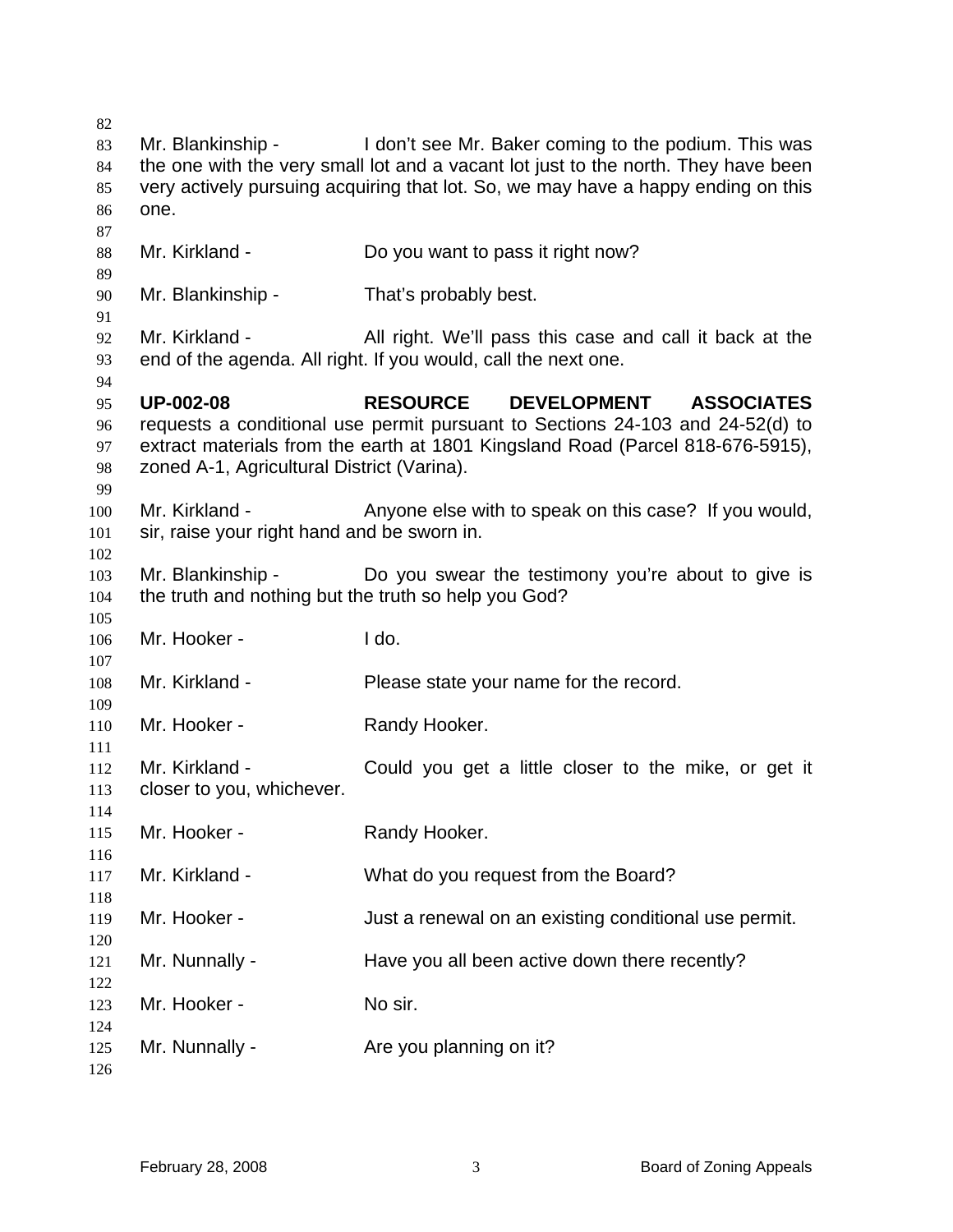Mr. Hooker - The I did receive a request from a client to give them an estimated amount of materials that could still be removed from the site. That was within this past month. I think they have somebody interested in some materials to pull out of that site. 127 128 129 130

- 131 132 133
- Mr. Kirkland The Any other questions?

134 135 136 137 138 139 140 141 Ms. Harris - The Condition #17 where we're treating the road with calcium chloride or other wetting agents to eliminate any dust nuisance. Do you find this to be very effective? Have you done this before? The reason I'm questioning this is because we have other such use permits using wetting solutions and I'm noticing like on Darbytown Road a great deal of residue to the point that it looks almost like an industrial site on Darbytown Road. I'm just wondering when you say, "other wetting agents," how effective are other wetting agents.

142

143 144 145 146 147 148 Mr. Hooker - Honestly, I am no expert in that. I would imagine that Public Works would be a better resource for that question than me. I'm sure that the calcium chloride is more or less a stabilizer for the water. The biggest thing is the construction entrance; it has to be maintained. If it's not maintained, then you're going to have dirt, mud, and everything coming out of the site onto the public roads.

149

150 151 152 153 154 Ms. Dwyer - The Mr. Chairman, I have a few questions. Under the statement that you submitted to the Planning staff, "Mining Methods," subparagraph C, says, "Generally, all mining will occur above the water table." I consider the word, "generally," to mean that maybe some of it will be below the water table. Can you be more specific about your intention?

155

156 157 158 159 160 Mr. Hooker - I apologize; no, I cannot. I don't know what the exact water table is for this site. We can verify what the water table is so we don't disturb the existing water table. I know there is a condition in here that we don't want to disturb the water table for the surrounding properties. That could be verified.

161

162 163 164 165 166 Ms. Dwyer - There are a number of properties and then also you see that there's a subdivision planned adjacent to this. So I think that's of critical importance. I was concerned about the qualifier "generally." If you said all mining will occur above the water table, that would be clear, but I'm not clear what this means.

167

169

168 Mr. Hooker - **Okay.** 

170 171 172 Ms. Dwyer - I have a question about that that I guess can't be answered today. Under, "Reclamation Plan," subparagraph A, it says, "The proposed use of the property after mining's been completed is a subdivision of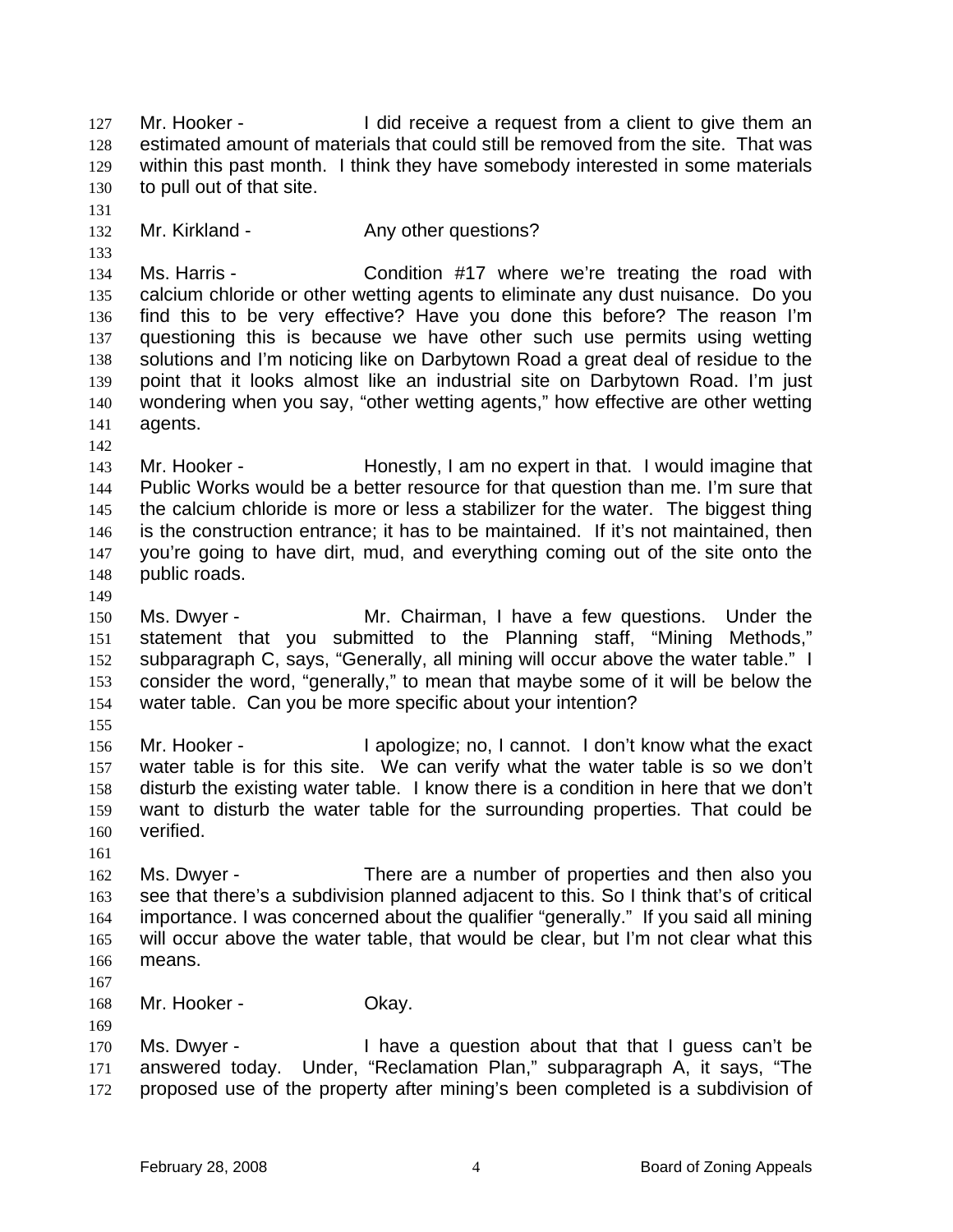four or more lots adjoining a wetland area." As I look at the reclamation plan, I don't see a wetland area. Can you help me understand what you meant? 173 174 175 176 177 178 179 180 181 182 183 184 185 186 187 188 189 190 191 192 193 194 195 196 197 198 199 200 201 202 203 204 205 206 207 208 209 210 211 212 213 214 215 216 217 218 Mr. Hooker - The wetland area is down towards the lower part of the site. I haven't seen a proposed layout for a subdivision. I know we do have a transmission easement coming through the site as well. As far as the wetlands location, it's at the southern end of the site, towards the southern tip of the site. Ms. Dwyer - **Roundabout Creek, at that end?** Mr. Hooker - Yes ma'am. Ms. Dwyer - Do we have the reclamation plan? Mr. Blankinship - I'm sorry, that's part of our computer problem this morning. We don't have any of the scans in the presentation. Ms. Dwyer - Okay. Mr. Hooker, do you have in front of you the plan I'm looking at? Mr. Hooker - Yes ma'am. Ms. Dwyer - The Music of the It's designated "Reclamation Plan." Mr. Hooker - Yes ma'am. Ms. Dwyer - The area, then, designated as future residential would be for this triangular area that has a rise to it from about 68 feet to 90 feet? Mr. Hooker - Yes ma'am. Like I said, I haven't seen a proposed layout for this subdivision. I would imagine they would try to have something close to Kingsland. Ms. Dwyer - Christian by the other side of the transition line. So, this slight rise referred to in the staff report is this 22-foot rise in this area near the Roundabout Creek. Mr. Blankinship - Where in the staff report? Ms. Dwyer - Staff report under Evaluation says, "The reclamation plan submitted, shows a slight rise about surrounding grade." Mr. Blankinship - Again, that's just a general comment. Their highest grade is slightly higher than anything else in the area, but it's not like 20 feet higher. It's four or five feet higher than the surrounding property.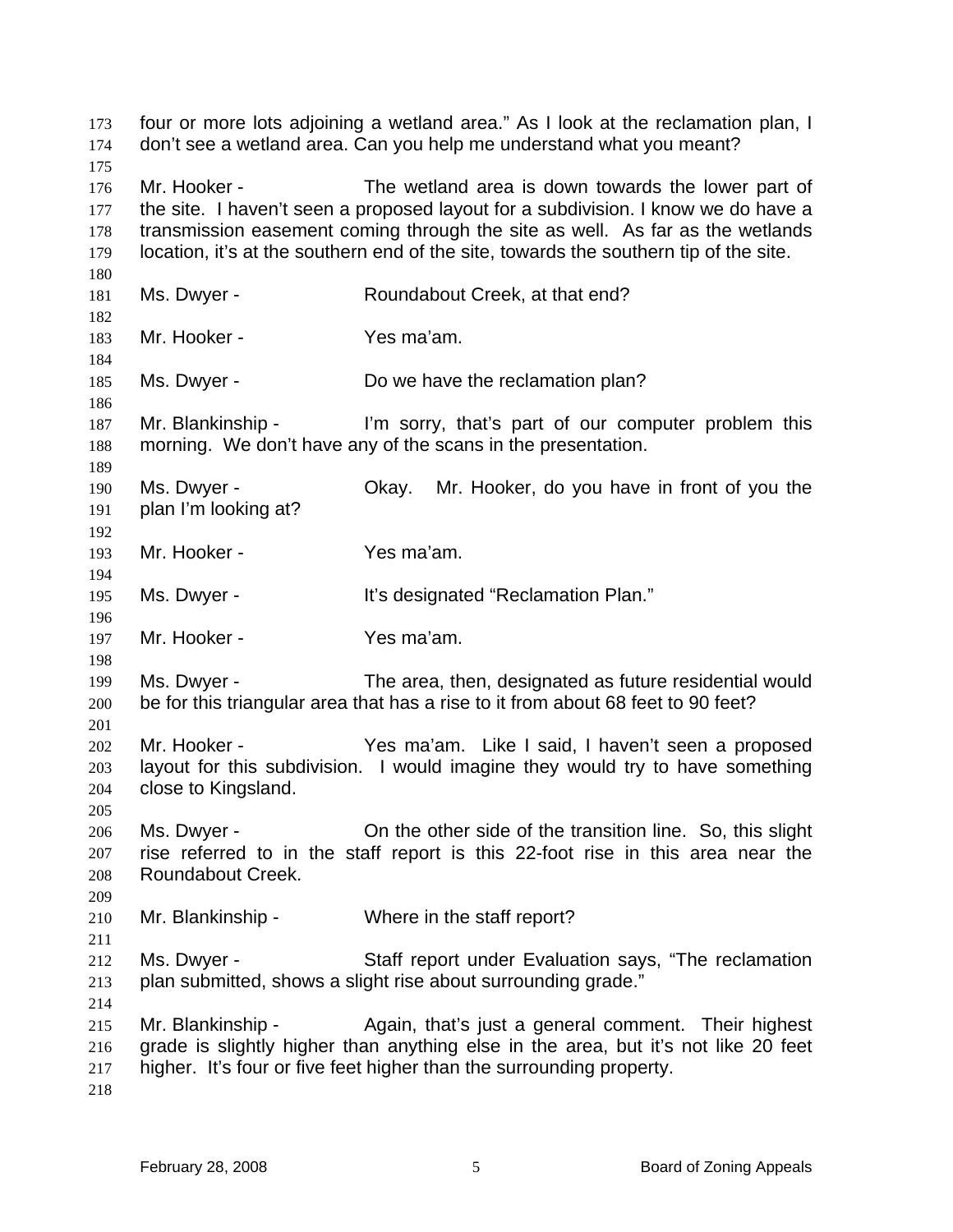Ms. Dwyer - Than the surrounding property. Okay. This shows a 22-foot rise. 219 220 221 222 223 224 225 226 227 228 229 230 231 232 233 234 235 236 237 238 239 240 241 242 243 244 245 246 247 248 249 250 251 252 253 254 255 256 257 258 259 260 261 262 263 264 Mr. Blankinship - From the lowest point of this property. Ms. Dwyer - Right. Okay. I'm trying to get a picture of what this is going to look like when you're finished and it looks like that's more than a slight rise, in my estimation, this 22-foot rise. The basis for all these questions is how reclaimable will this property be for residential development if you have this kind of a rise. Mr. Blankinship - The way I was viewing it was starting from Kingsland Road and going back. On the reclamation plan, you see all the slopes between Kingsland Road and the power line easement are the 4%, which is a very flat terrain. Then after you cross the power line easement, there's a little bit of a step up. Again, that triangular area that's fairly flat. Then it drops off down to the creek. Ms. Dwyer - The Right. I guess the reason I was calling that into question is the reclamation plan says the subdivision will be near the wetland area, which is where that steep rise is, and that was my concern. Have you done enough planning in advance to know that this can be reclaimed for a residential area? Mr. Blankinship - It would be nice to see the subdivision that they're talking about here. Mr. Hooker - The State of I can see what we have as far as a proposed layout for a subdivision. Ms. Dwyer - Chay. Mr. Blankinship - And why that says, "adjoining wetland area." Mr. Hooker - We're going to have our setbacks from either the SPA or RPA anyway, so we're not going to be encroaching any wetlands. Ms. Dwyer - The property, as you pointed out, does have the power line bisecting it. It has this future wetland in one area and a fairly steep drop-off to the back. I just want to make sure that this is useable land when you're finished mining it and reclaiming it. That's my only concern here. Mr. Hooker - I would think that the owner would like to have it in a condition to sell at a later date and have it useable. I would think that they would want to have it at a condition that they could do something with it at a later date.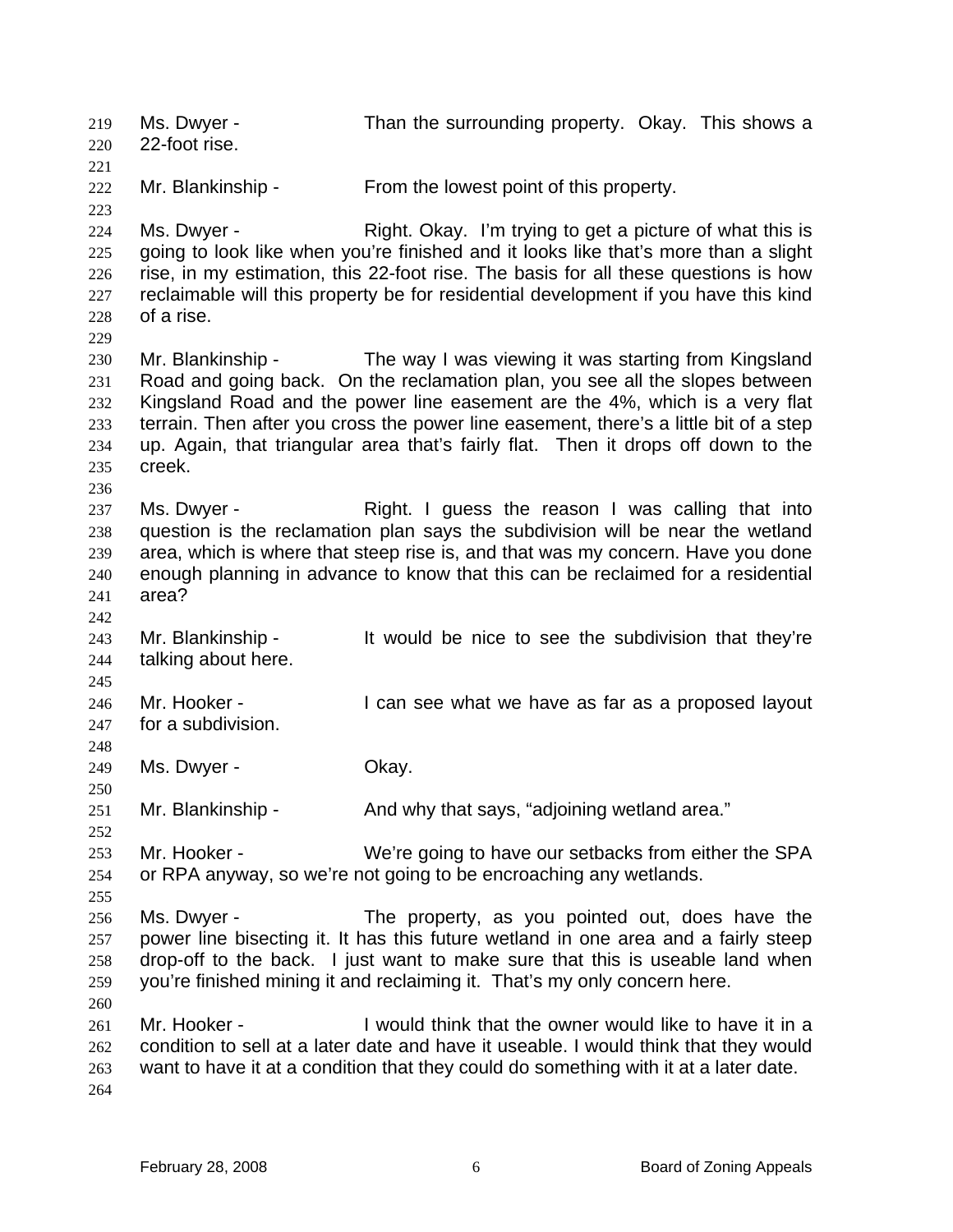Ms. Dwyer - That's what we want to be sure of as well, that we don't have pockets of wasteland— 265 266

268 Mr. Hooker - Yes, I understand.

270 271 272 273 274 275 276 277 Ms. Dwyer - That we're creating for the future. That actually brings me to the statement in the staff report under "Evaluation," where it mentions the Department of Mines inspected the site and found that it had been active and not yet reclaimed. One of our conditions is that reclamation—or "Rehabilitation" is the word—under Condition 29, "takes place simultaneously with the mining." My question is, why hasn't that occurred with the mining to date, why hasn't there been rehabilitation that occurred simultaneously with the mining.

- 279 280 Mr. Hooker - This site has been sitting for 10 years with no activity, so I couldn't speak to prior to 10 years ago as far as activity.
- 281

278

267

269

282 283 284 285 286 287 288 289 290 Ms. Dwyer - Not prior, but within the last 10 years. If it's been mined and then has been inactive for 10 years, you've had 10 years to rehabilitate the property because our condition says, "Rehabilitation is simultaneous with mining." I could be wrong, but it seems to me that it took an inspection by the State to come in and say this property is not being property maintained and then, apparently, you all came in and stabilized the soil and did that sort of thing. That raises a red flat also to me that the reclamation or the rehabilitation is not being done concurrently with mining and the property has been allowed to lie fallow and erode.

291

293

292 Mr. Wright - Should not staff be checking this?

294 295 296 297 298 299 300 301 302 303 Mr. Blankinship - Yes sir, we do check them every month. Erosion control measures were in place. The sediment basin and that sort of thing was catching all the erosion, but this site has been in that condition for about 10 years. We did recently get it at least dressed up. Paul, are you able to put the photographs up on the screen now, instead of the maps? That's the road coming in, so it's still kind of muddy. There you see what's going on with the site now. They are getting some ground cover established now. As we mentioned in the report, it seems to me that we should just go ahead and reclaim the site. They're not using it. It hasn't been used for 10 years. I don't see how it's in anyone's best interest to just keep it in this condition indefinitely.

304

305 306 Mr. Wright - So, they have not, in effect, been complying with the conditions that we proposed.

307 308 309 310 Mr. Blankinship - They've complied with each thing we've asked them to do.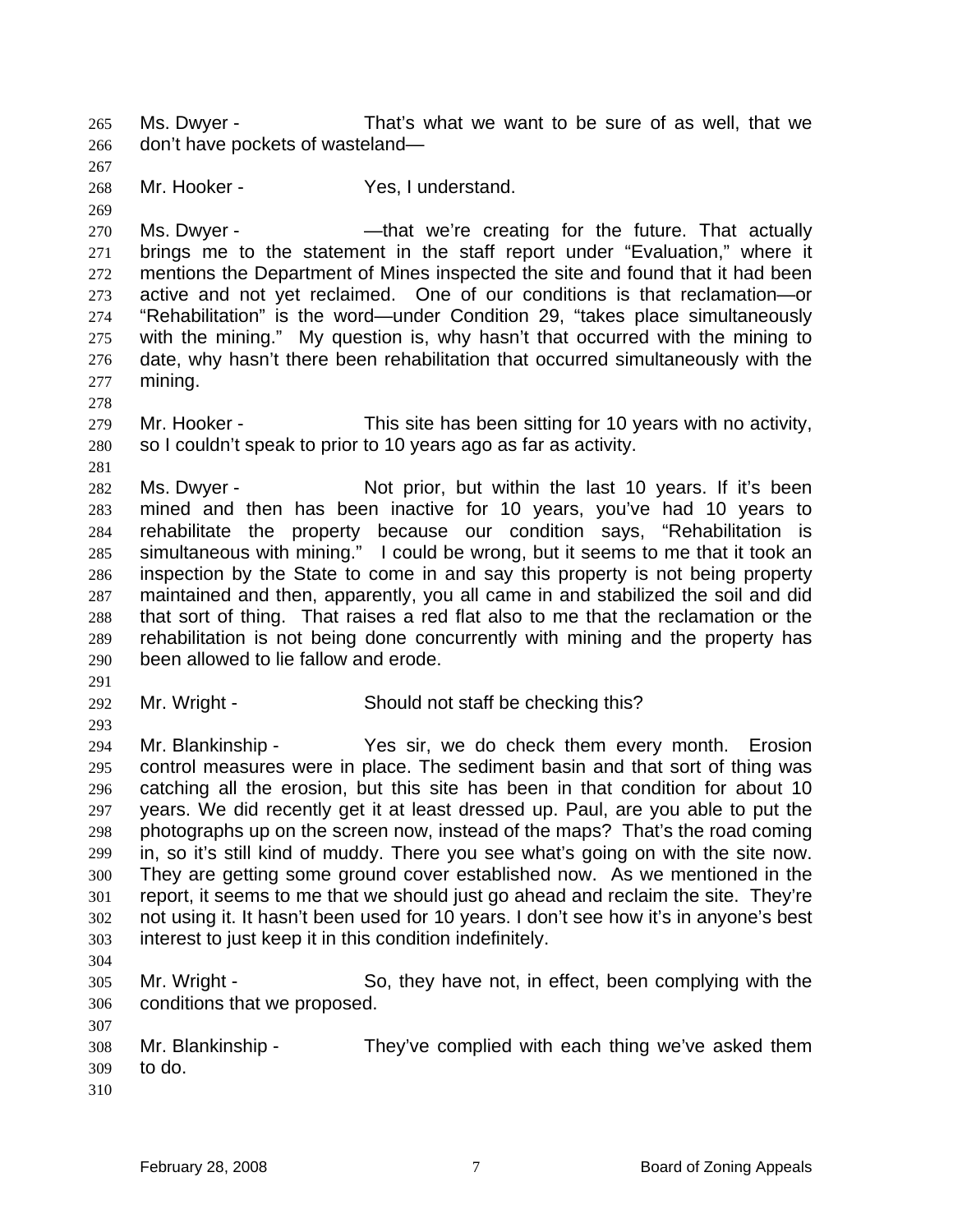| 311                      | Mr. Wright -                                               | But they wait until you ask them to do it.                                                                                                       |
|--------------------------|------------------------------------------------------------|--------------------------------------------------------------------------------------------------------------------------------------------------|
| 312<br>313<br>314        | Mr. Blankinship -                                          | Right.                                                                                                                                           |
| 315<br>316<br>317        | Mr. Wright -<br>reclaiming as they mined?                  | As Ms. Dwyer indicated, should they not have been                                                                                                |
| 318<br>319               | Mr. Blankinship -                                          | That's what I would like to see.                                                                                                                 |
| 320<br>321               | Mr. Wright -                                               | They have not been doing that?                                                                                                                   |
| 322<br>323               | Mr. Blankinship -                                          | Right. There hasn't been any activity on this site.                                                                                              |
| 324<br>325               | Mr. Wright -                                               | But there was activity.                                                                                                                          |
| 326<br>327               | Mr. Blankinship -                                          | Right, there was once.                                                                                                                           |
| 328<br>329<br>330        | Mr. Wright -<br>have?                                      | They didn't reclaim after that activity like they should                                                                                         |
| 331<br>332               | Mr. Blankinship -                                          | Right.                                                                                                                                           |
| 333<br>334<br>335        | Mr. Wright -<br>then, aren't they?                         | Basically, they're in violation with their conditions,                                                                                           |
| 336<br>337<br>338<br>339 | Mr. Blankinship -<br>my opinion.                           | They have it to the shape that it should be in if it were<br>active, but because it's not active, it really ought to be reclaimed completely, in |
| 340<br>341<br>342        | Mr. Wright -<br>you understand what I'm saying, Ms. Dwyer? | I don't know whether that answers my question. Do                                                                                                |
| 343<br>344<br>345        | Mr. Kirkland -<br>use permit. Is that correct?             | It sounds like he didn't meet the requirement of the                                                                                             |
| 346<br>347<br>348        | Mr. Wright -<br>reclaim that.                              | They mine some and then they're supposed to                                                                                                      |
| 349<br>350               | Mr. Blankinship -                                          | Right.                                                                                                                                           |
| 351<br>352               | Mr. Wright -                                               | The question, I guess $-$ is that they never got it<br>mined enough so that they could reclaim it. Is that what you're saying?                   |
| 353<br>354<br>355        | Mr. Blankinship -                                          | That's the way to put it, yes.                                                                                                                   |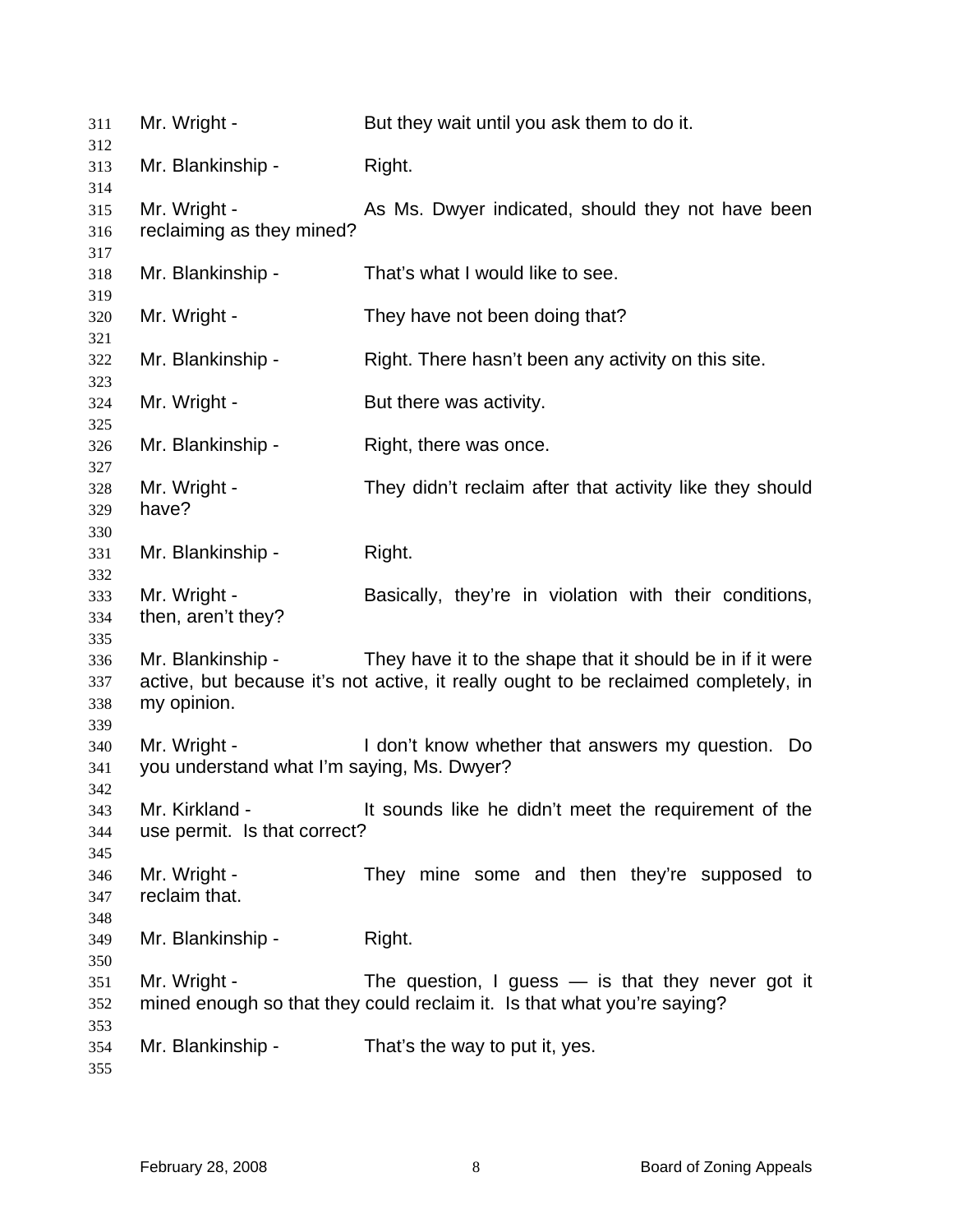Mr. Wright - They were in the process of mining and hadn't completed it. 356 357 358 359 360 361 362 363 364 365 366 367 368 369 370 371 372 373 374 375 376 377 378 379 380 381 382 383 384 385 386 387 388 389 390 391 392 393 394 395 396 397 398 399 400 401 Mr. Blankinship - Right. Mr. Wright - If they haven't completed it, then they don't reclaim it until they complete it. They haven't done anything for 10 years, so it's been sitting there. Mr. Blankinship - Right. I guess I'm sensitive to the word, "violation," because if we give them a Notice of Violation, they will comply. Mr. Wright - Yes. Mr. Blankinship - Or even without a notice. Anything we've asked them to, they've done. Mr. Wright - That was my initial question. If they have not complied with these conditions, the staff should have notified them, given them a Notice of Violation. Mr. Blankinship - Right. Well, they have laid the slopes back to where they're safe and they have the erosion control measures in place so that the silt is not leaving the site, it's being trapped in the silt basin. I would not really say the site is in violation, but it is not— Mr. Wright - I was just trying to get to the root of the thing. Mr. Hooker, what prompted this application now after 10 years? Mr. Hooker - The section of the section of the existing it is a renewal for an existing permit. The existing permit will expire in April, so we're looking to renew the existing permit. Like I said, I was just contacted within the past month on how much could be mined out of the site. They had somebody interested in materials. Mr. Wright - The Muslim of this like you normally would and mined it, how long would it take to mine it out so you'd be done? Mr. Hooker - I'm sure it's all dependent on demand. Mr. Wright - The Saying let's assume there was a demand and you were mining it on a daily basis. How long would it take to complete the mining of this site? Mr. Hooker - The U would say they'd definitely be done within a year. Mr. Wright - **How many?**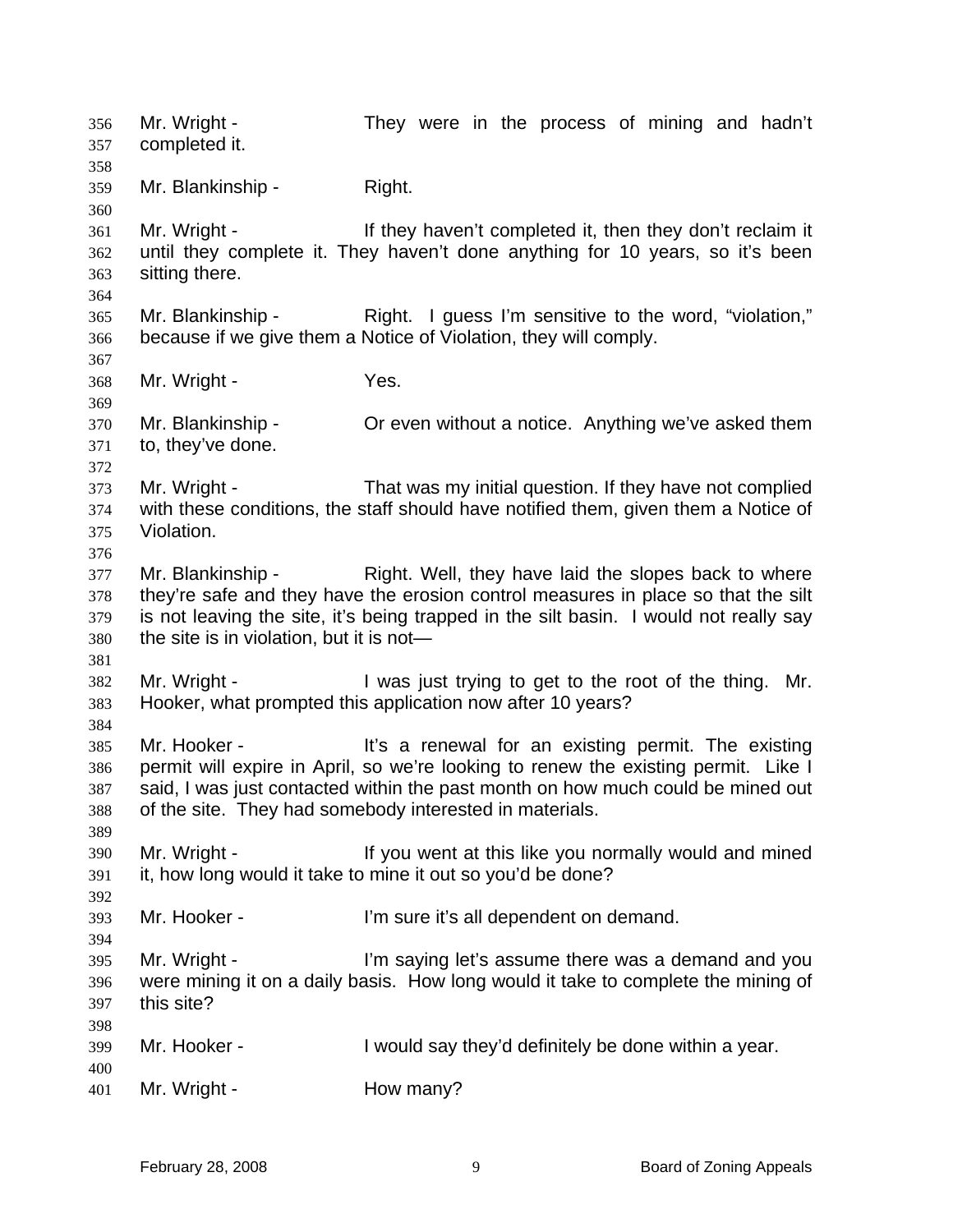| 402 |                                        |                                                                                      |
|-----|----------------------------------------|--------------------------------------------------------------------------------------|
| 403 | Mr. Hooker -                           | A year.                                                                              |
| 404 |                                        |                                                                                      |
| 405 | Ms. Dwyer -                            | But that's going to be dependent on the demand that                                  |
| 406 | you have.                              |                                                                                      |
| 407 |                                        |                                                                                      |
| 408 | Mr. Hooker -                           | Yes.                                                                                 |
| 409 |                                        |                                                                                      |
| 410 | Ms. Dwyer -                            | It may not be-                                                                       |
| 411 |                                        |                                                                                      |
| 412 | Mr. Wright -                           | Assuming a demand, I was just wondering how long                                     |
| 413 |                                        | you'd be there. You've been there over 10 years. Somewhere it says 1991, right?      |
| 414 | Isn't that when they recorded it?      |                                                                                      |
| 415 |                                        |                                                                                      |
| 416 | Mr. Blankinship -                      | Yes.                                                                                 |
| 417 |                                        |                                                                                      |
| 418 | Mr. Wright -                           | Is that when they got the initial application?                                       |
| 419 |                                        |                                                                                      |
| 420 | Mr. Blankinship -                      | Yes sir.                                                                             |
| 421 |                                        |                                                                                      |
| 422 | Mr. Wright -                           | That's more than 10 years.                                                           |
| 423 |                                        |                                                                                      |
| 424 | Mr. Blankinship -                      | It's 10 years since there's been any activity.                                       |
| 425 |                                        |                                                                                      |
| 426 | Mr. Wright -                           | Yes.                                                                                 |
| 427 |                                        |                                                                                      |
| 428 | Mr. Blankinship -                      | I think they mined it for the first six or seven years, or                           |
| 429 | maybe not even that long.              |                                                                                      |
| 430 |                                        |                                                                                      |
| 431 | Mr. Wright -                           | You've been there 17, going on 18 years.                                             |
| 432 |                                        |                                                                                      |
| 433 | Ms. Dwyer -                            | Mr. Blankinship, we say rehabilitation shall take place                              |
| 434 |                                        | simultaneously with the mining process and the understanding I think we've           |
| 435 | therefore the reclamation wasn't done. | come to here is that some mining was done, but the mining was not completed,         |
| 436 |                                        |                                                                                      |
| 437 |                                        |                                                                                      |
| 438 | Mr. Blankinship -                      | Right. It's a process.                                                               |
| 439 | Ms. Dwyer -                            | It seems to me that what we're talking about here is                                 |
| 440 |                                        |                                                                                      |
| 441 |                                        | that rehabilitation is the final rehabilitation. Is that what you're saying?         |
| 442 | Mr. Blankinship -                      | If you picture the Curles Neck mines, big mines that                                 |
| 443 |                                        | are constantly being worked. They dig a trench and then they drop the material       |
| 444 |                                        | from the next trench into that trench and reclaim. It's almost like a landfill. They |
| 445 |                                        |                                                                                      |
| 446 | condition.                             | move steadily across the face. I think that's what's actually envisioned by that     |
| 447 |                                        |                                                                                      |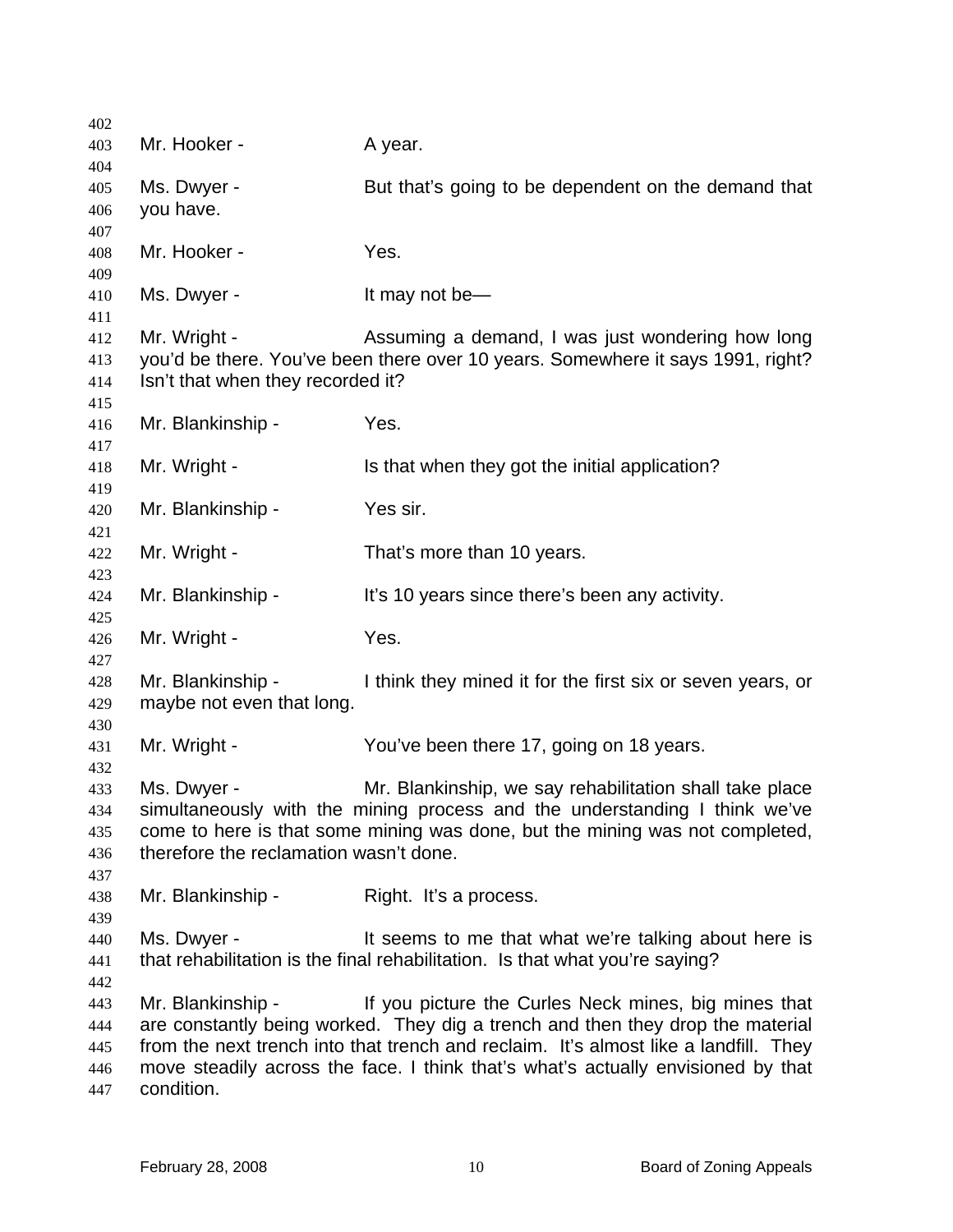448 449 450 451 452 453 454 455 456 457 458 459 460 461 462 463 464 465 466 467 468 469 470 471 472 473 474 475 476 477 478 479 480 481 482 483 484 485 486 487 488 489 490 491 492 493 Ms. Dwyer - But this is a small site. Mr. Blankinship - Right. This is a small site that is not actively worked, so it's difficult to apply. Ms. Dwyer - So what we expect is for them to certainly stabilize the site if the demand for their materials is few and far between, but not a total reclamation. Mr. Blankinship - That's what we have required up to this point. Ms. Dwyer - Okay. Mr. Hooker, would you like some time to get some clarification on the water table issue, and the final reclamation, and possible use? Mr. Hooker - The And the proposed layout for the subdivision as well. Ms. Dwyer - The Yes. Would you like to do that and come back next month? Mr. Hooker - That would be fine. Thank you. Ms. Dwyer - Chay. So let's defer. Ms. Harris - I have a couple of questions. Is Condition 29 new with this application, about the rehabilitation being simultaneous? Mr. Blankinship - No ma'am, that's a standard condition. Ms. Harris - Okay. So, all of these conditions are what we had before, for the most part, except for Sundays? Mr. Blankinship - Yes, with some minor adjustments. Ms. Harris - No work on Sunday. I'm concerned that the neighborhood, which is—You have a new subdivision, right? And they're still building up around the site? I'm concerned that we're going to get some complaints if the site is dirty or undesirable to travel through or to look at. I don't know how we can address that. I would just hate for it to look like some of the other sites in the Varina District now. Mr. Hooker - We have a 200-foot buffer along Kingsland Road and then a 100-foot buffer along adjacent properties. I would think that would be beneficial for the screening of this site to adjacent areas.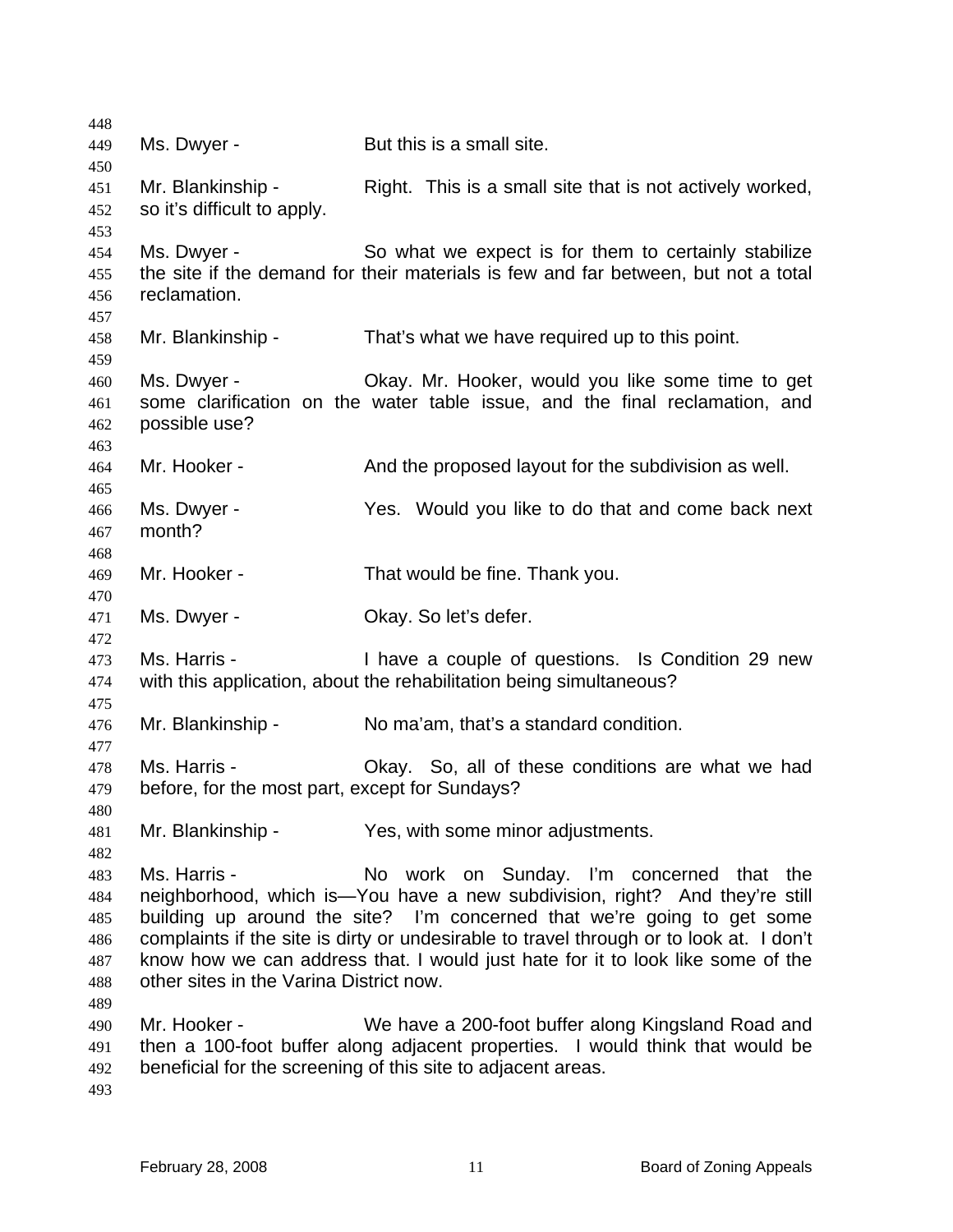Ms. Harris - Okay. I see that when the Division of Police deems necessary, flagmen will be required. I think they deem it necessary when they get complaints from the community. Is that true? 494 495 496 497 498 499 500 501 502 503 504 505 506 507 508 509 510 511 512 513 514 515 516 517 518 519 520 521 522 523 524 525 526 527 528 529 530 531 532 533 534 535 536 537 538 539 Mr. Blankinship - Probably. Ms. Harris - Chay. I just don't want this to be an accident getting ready to happen. Mr. Hooker - The Theory of a new site either. It does intersect with Strath Road, so it's not creating a new intersection into Kingsland. Ms. Harris - **I'm familiar with it, but I'm just concerned about the** activity there. Mr. Kirkland - Any other questions by Board members? You don't have any problem with the deferral for 30 days? Mr. Hooker - No sir. Mr. Kirkland - **Do I have a motion to that effect?** Ms. Harris - The Music I so move. Mr. Nunnally - Second. Mr. Kirkland - Motion by Ms. Harris, seconded by Mr. Nunnally. All in favor say aye. All opposed say no. The ayes have it; the motion passes. It is deferred to our March meeting. Mr. Hooker - Thank you. After an advertised public hearing, **UP-002-08**, **Resource Development Associates**, has been **deferred** until the March 27, 2008 meeting. Affirmative: **Dwyer, Harris, Kirkland, Nunnally, Wright** 5 Negative: 0 Absent: 0 **A-002-08 BROOKSTONE BUILDERS, INC** requests a variance from Section 24-95(c)(4) to build a one-family dwelling at 1751 Francis Road (Greenwood Heights) (Parcel 780-766-9344), zoned R-4, One-family Residence District (Fairfield). The front yard setback is not met. The applicant has 27 feet front yard setback where the Code requires 35 feet front yard setback. The applicant requests a variance of 8 feet front yard setback.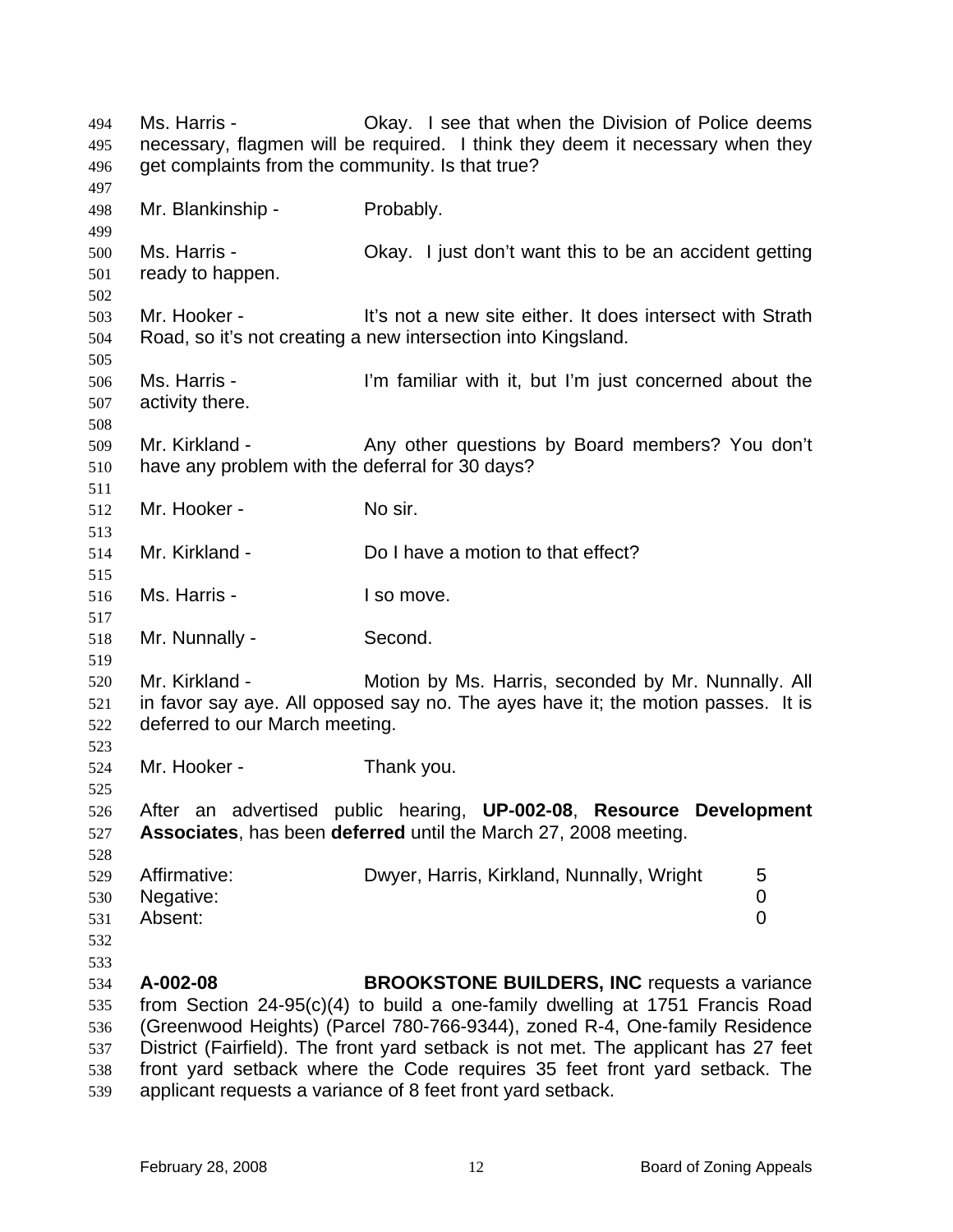540 541 542 543 544 545 546 547 548 549 550 551 552 553 554 555 556 557 558 559 560 561 562 563 564 565 566 567 568 569 570 571 572 573 574 575 576 577 578 579 580 581 582 583 584 585 Mr. Kirkland - Anyone else here wish to speak on this case? If you would, sir, stand. Everyone raise their right hand and be sworn in. Mr. Blankinship - Raise your right hand, please. Do you swear the testimony you're about to give is the truth and nothing but the truth so help you God. Mr. Martin - I do. Mr. Kirkland - All right, sir, are you for or against the case? Okay. We'll hear the applicant and then you can make your statement next. All right, sir, proceed. Mr. Martin - We are contracted to purchase the lot that's described on Francis Road by the current owner. It is contingent upon being able to build a single-family dwelling on it. Francis Road was widened I believe back in 2000- 2001. The County had acquired approximately 25 feet off the front of said lot. The lot would still be deemed buildable I guess by today's regulations; however, the house size would only allow about an 18-foot depth, which would really not be conducive to today's market and house styles. Therefore, we're trying to acquire a variance for the front setbacks to be reduced. Ms. Harris - Is that 14-foot alley being used now? Mr. Martin - No it is not. Ms. Harris - Did you see in the County's plan or recommendation that maybe you could get a request for that 14-foot alley in the rear to be set aside? Mr. Martin - We did actually look into vacating at least half of that alleyway. We even had the County do a title search. Apparently, when this property or this old subdivision was recorded back in the 1930's, these alleyways and roadways that show on paper, apparently the County does not have ownership of. We kind of hit a dead end when we looked into that. Ms. Dwyer - Who owns it now? Mr. Martin - The Music of the Netwin Company called Guaranteed Realty that actually developed this property or was to develop it back in the '30's. They sold the lots off, apparently to individuals, and they recorded the plat at the courthouse. The strange thing is, nobody shows any right of ownership to the alleyways and roadways that are adjacent to these properties. I don't really have the answers.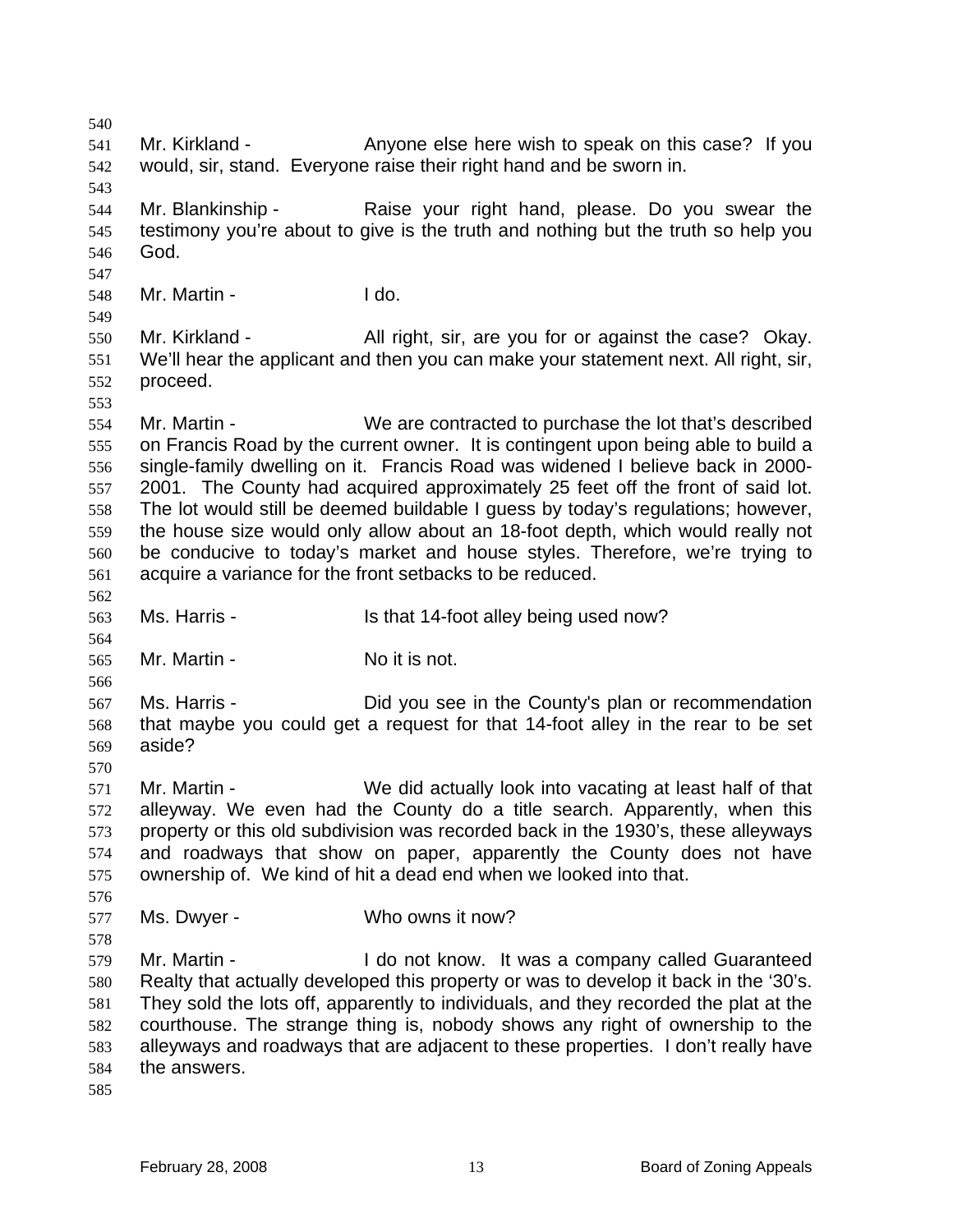586 Ms. Dwyer - It appears that nobody really owns it? 587 588 589 590 591 592 593 594 595 596 597 598 599 600 601 602 603 604 605 606 607 608 609 610 611 612 613 614 615 616 617 618 619 620 621 622 623 624 625 626 627 628 629 630 631 Mr. Martin - The I don't know who's paying taxes on it. I don't know if it goes to the state. I don't really know how that works. Ms. Dwyer - Legal action could be taken if there's no-Mr. Martin - The Right. We did some research and apparently, somebody had vacated an alleyway in this same parent tract, if you will, years ago. I think that actually came through the governor. Ms. Dwyer - Because it's VDOT or? Mr. Martin - Again, I really don't know. We did look into it. That's the first thing we thought of doing was vacating the alleyway. Mr. O'Kelly - Ms. Dwyer, this is a fairly new interpretation by the County's Real Property office, that some of these older subdivisions didn't have the proper dedicatory language granting the County these rights-of-way on these old plots. So, they've taken the position that we don't have any interest in them. Therefore, there's nothing to vacate. Ms. Dwyer - We have no ownership interest. So, apparently, no one really owns it because everyone assumed that it was County property? Mr. O'Kelly - I guess the heirs to the original subdivider perhaps. It's not being taxed. It's an issue of concern to the County manager, but we don't know how to resolve it right now. Mr. Wright - **How wide is it?** Mr. O'Kelly - The alley? Mr. Wright - Is that 15 feet? Mr. O'Kelly - Fourteen feet I think. Ms. Harris - The Musicalli the way down those other lots, too, a complete block. Ms. Dwyer - I'm sorry, I didn't catch your name. Mr. Martin – David Martin. Ms. Dwyer - Regardless of the status of the alley, which I guess could give you some additional property, I see that you've signed the statement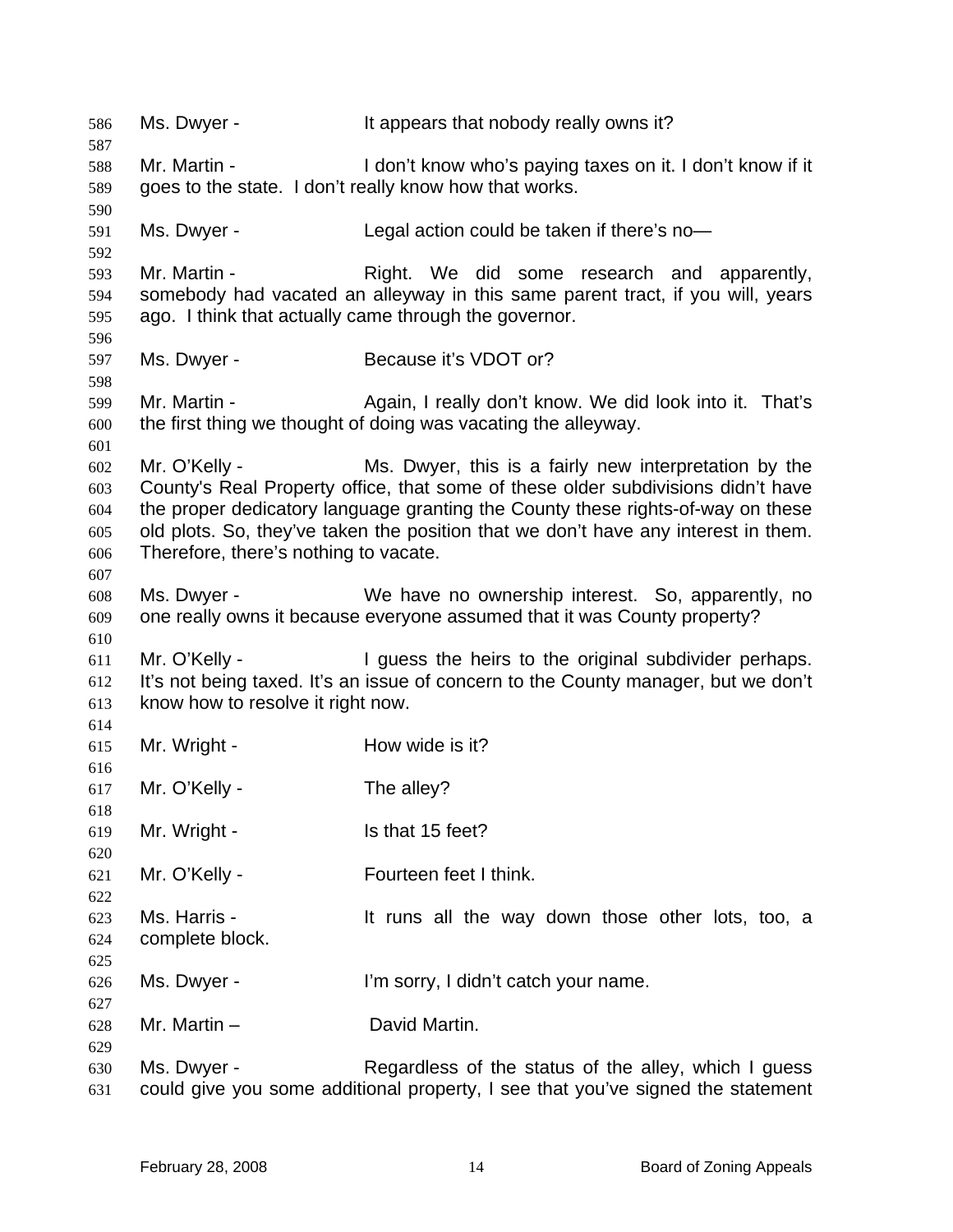about the Cochran case when you filed your application. The Cochran case basically says that the BZA, in order to have jurisdiction, has to have before it a case in which the applicant essentially has no reasonable beneficial use of the property whatsoever. Only in that case do we have jurisdiction. Even though the buildable area is not what you might desire, it does have a buildable area. In my interpretation of that, we don't have jurisdiction for the case. I also see that you wanted to have a covered porch, which is, again, outside the buildable area. 632 633 634 635 636 637 638

640 641 642 643 Mr. Martin - Correct. We told them that we would omit the covered porch if need be, if it would allowable to build the structure. The way that the lot is now, you really could build about an 18-foot depth of a home, which is not very typical.

645 646 647 648 649 650 651 652 653 654 655 656 657 658 659 660 661 662 663 664 665 666 667 668 669 670 671 672 673 674 675 676 677 Mr. Kirkland - But you could build the 18-foot home, correct? Mr. Martin - Yes, you could. Mr. Kirkland - Thank you. Mr. Martin - I don't know if anyone would buy it, but you could build it. Mr. Kirkland - I don't know. I've seen some strange ones lately. Ms. Dwyer - The Music ould be very wide. Mr. Martin - The Right. Ms. Dwyer - But narrow in depth. Long and narrow. Mr. Kirkland - Any other questions from our Board members? Anyone else? Okay. If you would, sir, have a seat. You can rebut his comments. If you would, sir, come forward. State your name for the record. We're ready to hear from you. Mr. Robinson - The My name is Wayne Robinson. My concern is — Mr. Kirkland - Where do you live, sir? Mr. Robinson - **On 10015 Harding Avenue.** Mr. Kirkland - **Okay.** Mr. Robinson - My concern is are you going to change this ruling on all the lots down through there or just this particular one? If so, that house will be sticking out further than the rest of any houses they build down through there.

639

644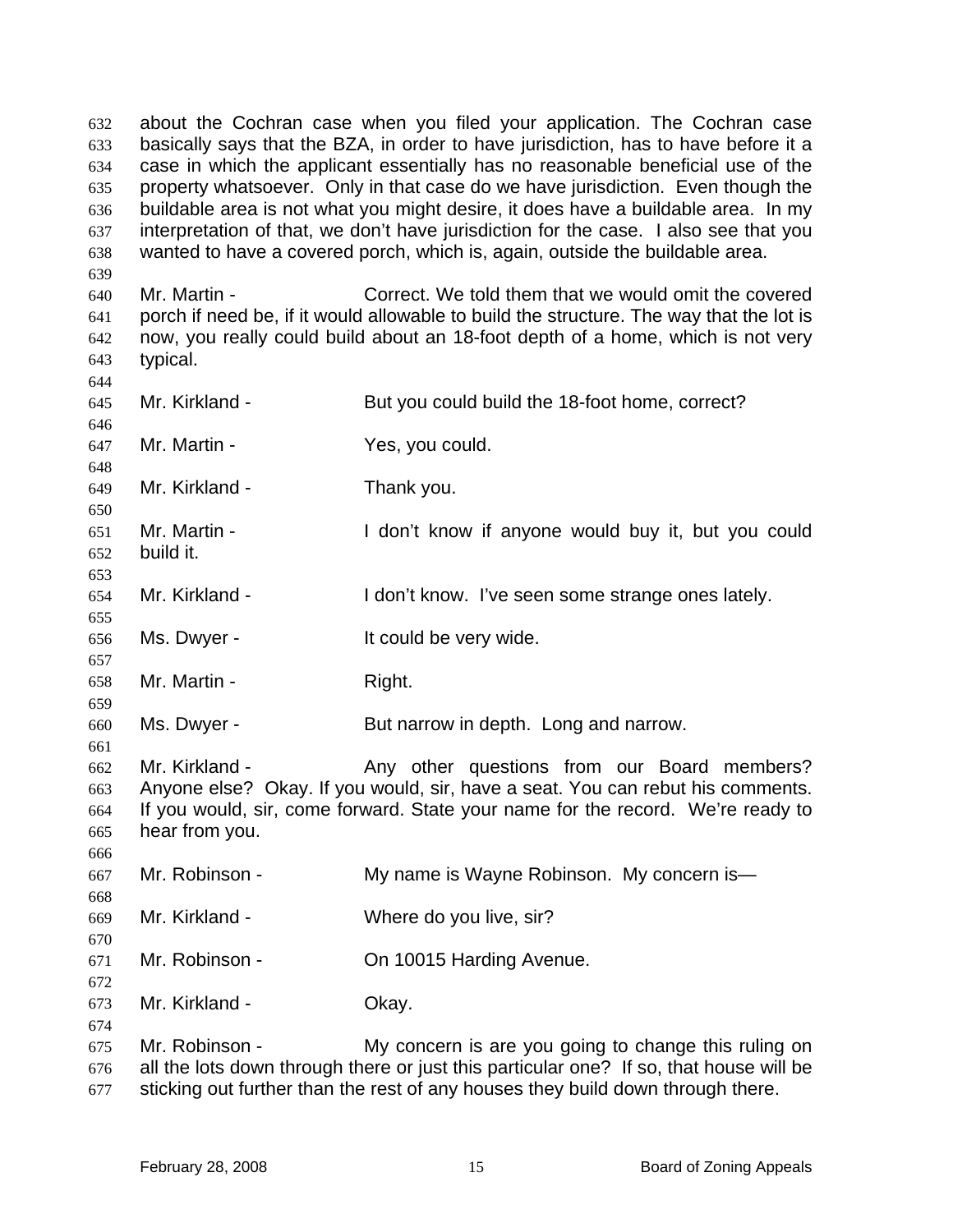| 678                             |                                                            |                                                                                                                                                                                                                  |
|---------------------------------|------------------------------------------------------------|------------------------------------------------------------------------------------------------------------------------------------------------------------------------------------------------------------------|
| 679<br>680                      | Mr. Kirkland -<br>a blanket rule when we rule on a case.   | We judge each case on its on merits. We don't make                                                                                                                                                               |
| 681                             |                                                            |                                                                                                                                                                                                                  |
| 682<br>683                      | Mr. Robinson -<br>property on that alleyway.               | You all were just talking about that alleyway. I own                                                                                                                                                             |
| 684                             |                                                            |                                                                                                                                                                                                                  |
| 685<br>686                      | Mr. Kirkland -                                             | You own the alleyway?                                                                                                                                                                                            |
| 687                             | Mr. Robinson -                                             | I own land that butts up to the alley.                                                                                                                                                                           |
| 688<br>689<br>690               | Mr. Kirkland -                                             | Okay.                                                                                                                                                                                                            |
| 691<br>692                      | Mr. Robinson -                                             | Are you all going to close it up?                                                                                                                                                                                |
| 693<br>694                      | Mr. Kirkland -                                             | No, no, no. No sir. The question was who owned it.<br>As far as we can determine, no one knows at this point.                                                                                                    |
| 695<br>696<br>697               | Mr. Robinson -                                             | Okay.                                                                                                                                                                                                            |
| 698<br>699                      | Mr. Kirkland -<br>stays there.                             | So nothing's going to be done to the alley. It just                                                                                                                                                              |
| 700<br>701<br>702<br>703<br>704 | Mr. Robinson -<br>sitting back.                            | My reasoning is I hate to see one house sticking out<br>there further as far as looking down the road frontage. The other houses will be                                                                         |
| 705<br>706                      | Ms. Dwyer -                                                | Are there houses now that you're concerned it won't<br>be aligned with or are you concerned about future houses?                                                                                                 |
| 707<br>708<br>709<br>710        | Mr. Robinson -<br>change all along those other properties. | The property beside it. That means you'll have to                                                                                                                                                                |
| 711<br>712                      | Mr. Kirkland -                                             | You're talking about future homes.                                                                                                                                                                               |
| 713<br>714                      | Ms. Dwyer -                                                | Are you talking about future homes?                                                                                                                                                                              |
| 715<br>716                      | Mr. Robinson -                                             | Mmm-hmm.                                                                                                                                                                                                         |
| 717<br>718<br>719               | Ms. Dwyer -                                                | What you're saying, maybe, is you want all the homes<br>to be aligned and you don't want one closer to the road than another. You're<br>concerned that this application might put this house closer to the road. |
| 720<br>721<br>722               | Mr. Robinson -                                             | It will put it closer to the road, if it's passed.                                                                                                                                                               |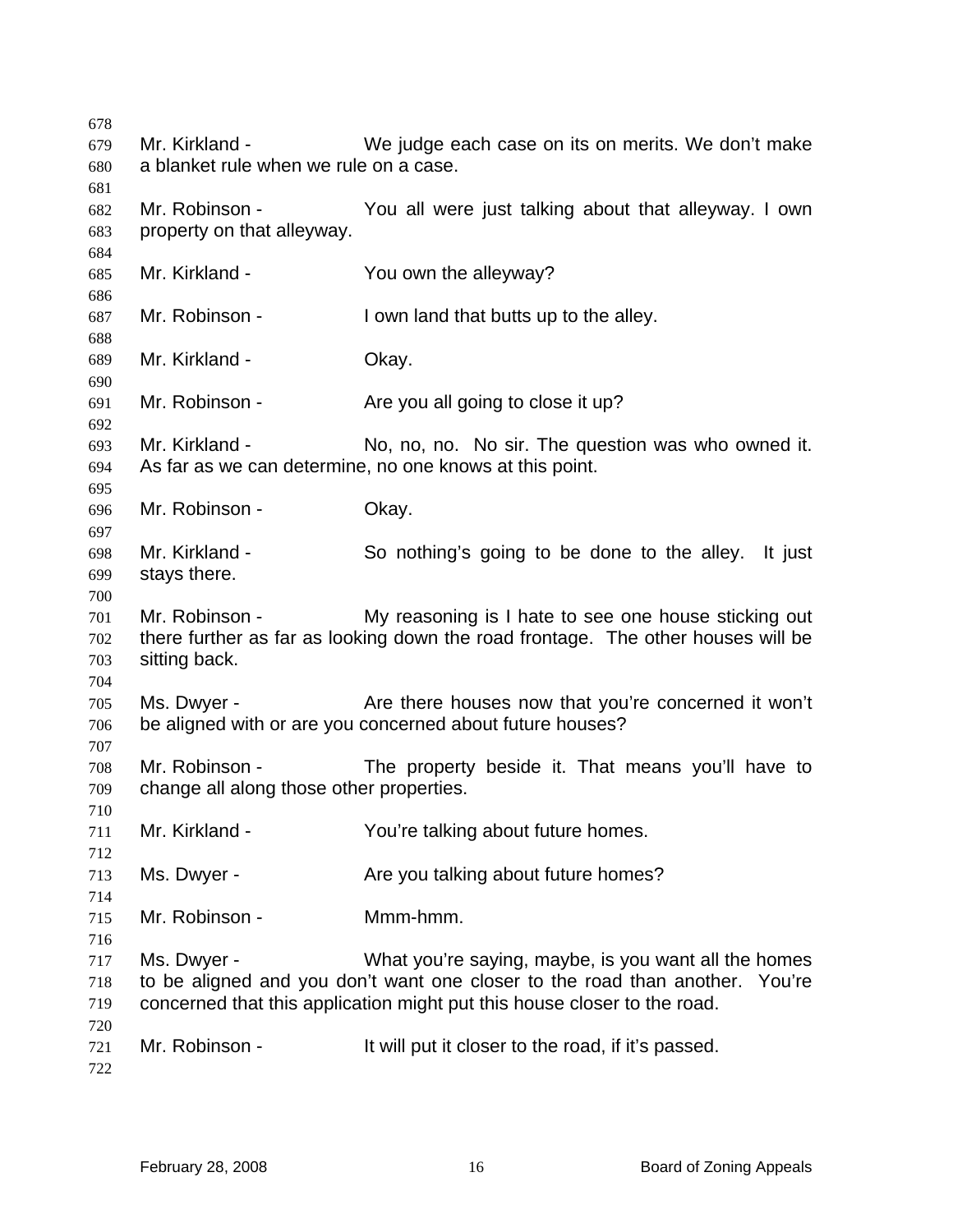Mr. Wright - Looks like all of them would have the same problem, wouldn't they? Mr. Robinson - I would say so, yes. If you were to close that alley up, who would get that land? Mr. Kirkland - We have nothing to do with it. As Mr. O'Kelly stated earlier, the County has a hands-off approach. You'd have to do the investigating or whatever you'd like to find out who owned it. Then you could go your own way of doing things. Mr. Wright - Normally the County owns it. Mr. Robinson - That's what I thought. Mr. Wright - The County owned it, and evidently, there's no evidence to that affect. If it were vacated, the property owners on each side would get half of the alley, so it would add seven feet to each abutting lot. Mr. Robinson - To mine. Mr. Wright - — —to this property, to all the properties along the alley. Mr. Robinson - What about that Roosevelt Boulevard that's supposed to cut through there between those two front lots out there? Mr. Wright - I don't have any idea. Is that alley useable now or it grown up? Mr. Robinson - I keep it cut, but I use it sometimes to drive down it or run my tractor down it. Mr. Wright - Can you access your residence? Mr. Robinson - I can come off Harding Avenue onto the alley, yes. Mr. Blankinship - You're talking about a different alley from the one behind this property. Mr. Robinson - No, they all go right along beside it. Mr. Blankinship - You're at what address? Mr. Robinson - I'm at 10015, but I own the property on the other side from house.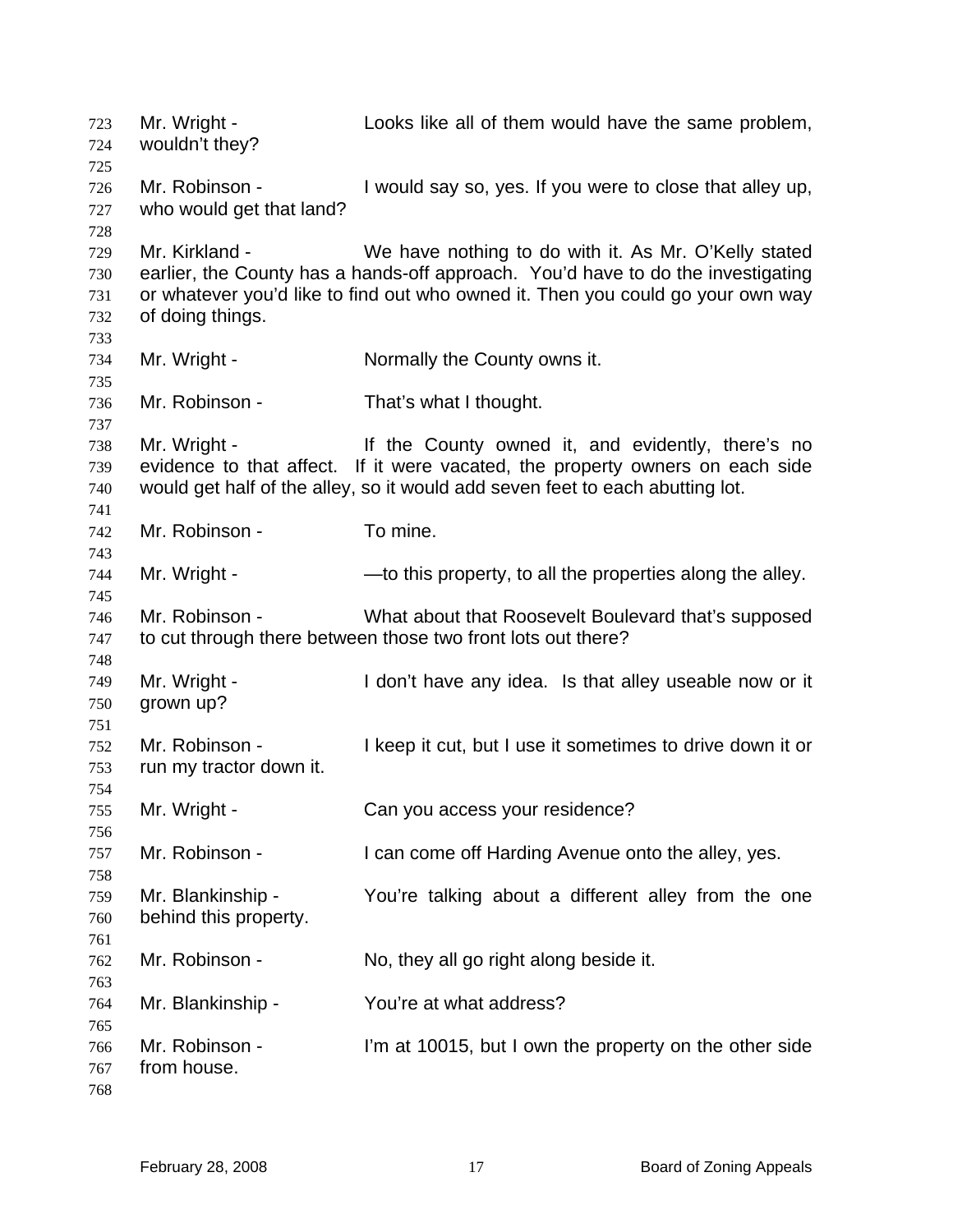| 769                             | Ms. Harris -                                     | Is that 10030?                                                                                                                                                                                                                                                                                       |
|---------------------------------|--------------------------------------------------|------------------------------------------------------------------------------------------------------------------------------------------------------------------------------------------------------------------------------------------------------------------------------------------------------|
| 770<br>771                      | Mr. Robinson -                                   | No, I'm 10015.                                                                                                                                                                                                                                                                                       |
| 772                             |                                                  |                                                                                                                                                                                                                                                                                                      |
| 773<br>774<br>775               | Mr. Blankinship -<br>property on the other side. | Right.<br>10030 is how we have mapped the other                                                                                                                                                                                                                                                      |
| 776<br>777                      | Mr. Robinson -<br>they are.                      | I have the tax things here, if you want to see what lot                                                                                                                                                                                                                                              |
| 778<br>779                      | Mr. Wright -                                     | Do we have a map up on this?                                                                                                                                                                                                                                                                         |
| 780<br>781<br>782<br>783        | Mr. Blankinship -                                | Yes. See where we have 10030 on here? That's what<br>we're talking about. There's no house there. We've assigned that number.                                                                                                                                                                        |
| 784<br>785<br>786               | Mr. Robinson -<br>Harding Avenue?                | I own 8-1/2 lots. 10030 is on that corner. Where is                                                                                                                                                                                                                                                  |
| 787<br>788                      | Mr. Blankinship -                                | That's Harding Avenue running north/south.                                                                                                                                                                                                                                                           |
| 789<br>790                      | Ms. Harris -                                     | It's running into Francis Road.                                                                                                                                                                                                                                                                      |
| 791<br>792                      | Mr. Blankinship -                                | [Off mike.] This would be your house.                                                                                                                                                                                                                                                                |
| 793<br>794                      | Mr. Robinson -                                   | [Off mike.] I'm 10030.                                                                                                                                                                                                                                                                               |
| 795<br>796<br>797               | Mr. Blankinship -<br>we're talking about that.   | [Off mike.] You had drawn this out [unintelligible], and                                                                                                                                                                                                                                             |
| 798<br>799<br>800               | Mr. Robinson -<br>off, it's the same alley.      | If you look right down there where they have staked it                                                                                                                                                                                                                                               |
| 801<br>802<br>803<br>804<br>805 | Ms. Dwyer -                                      | It is possible all the landowners could get together<br>and pool your resources and try to get some resolution about ownership of the<br>alley, but what we understand here is the County doesn't own, the County has no<br>interest in it, or ability to vacate it. That would be a private matter. |
| 806<br>807                      | Mr. Robinson -                                   | Somebody's paying the taxes on it, though, right?                                                                                                                                                                                                                                                    |
| 808<br>809<br>810               | Mr. Blankinship -<br>paying taxes on it.         | No. It's mapped as if it were County right-of-way, so<br>no one pays taxes on it. Apparently, it's not County right-of-way. Nobody's                                                                                                                                                                 |
| 811<br>812                      | Mr. Wright -                                     | Somebody has to own it.                                                                                                                                                                                                                                                                              |
| 813<br>814                      | Mr. Robinson -                                   | Yes.                                                                                                                                                                                                                                                                                                 |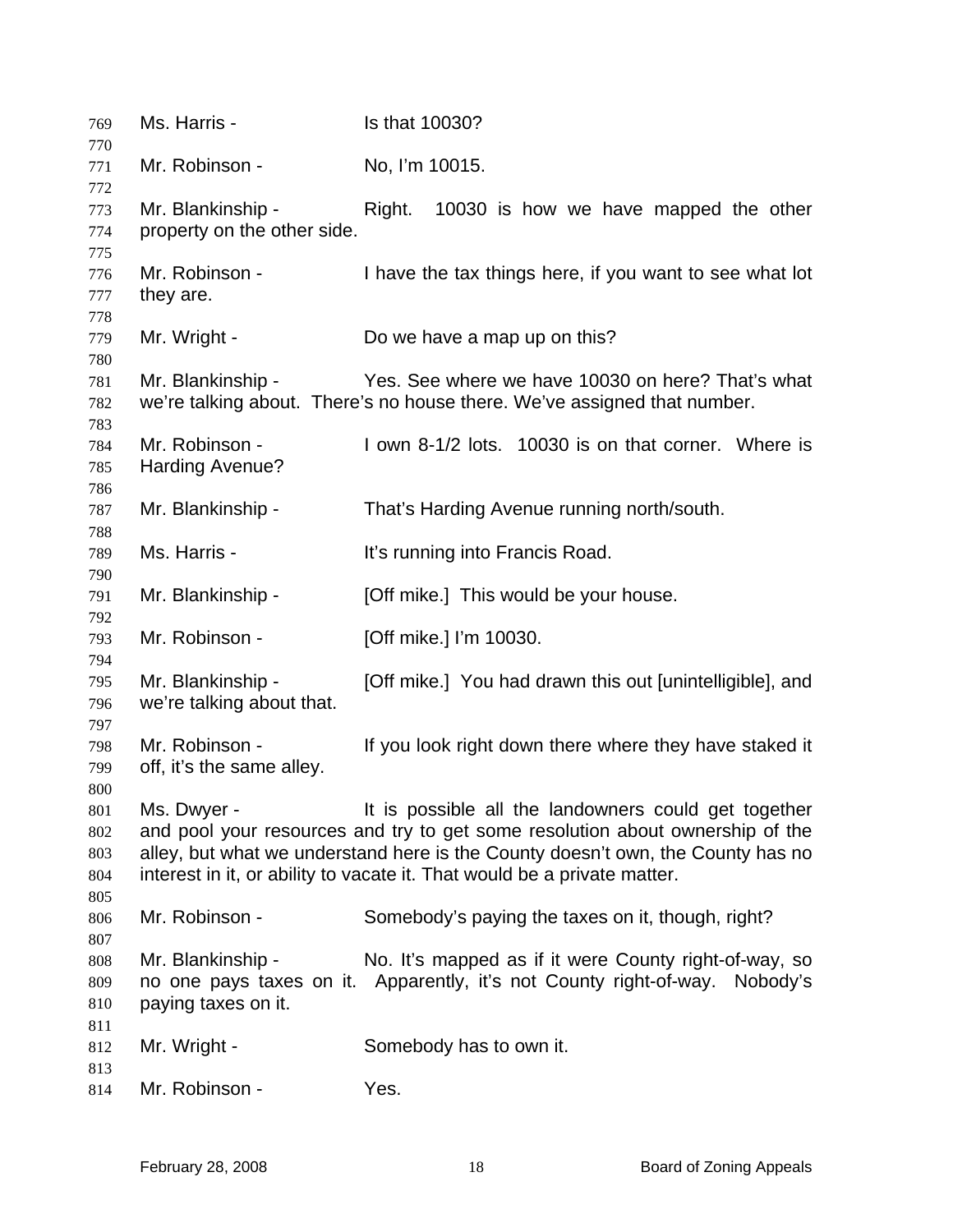| 815        |                        |                                                                  |
|------------|------------------------|------------------------------------------------------------------|
| 816        | Mr. Blankinship -      | Chief Powhatan.                                                  |
| 817<br>818 | Ms. Harris -           | God owns it.                                                     |
| 819        |                        |                                                                  |
| 820        | Mr. Wright -           | What?                                                            |
| 821        |                        |                                                                  |
| 822        | Ms. Harris -           | God owns it.                                                     |
| 823<br>824 | Mr. Wright -           | God owns it? Yes, you may be right.                              |
| 825        |                        |                                                                  |
| 826<br>827 | Ms. Harris -<br>waste? | Do you receive services from the County as far as                |
| 828        |                        |                                                                  |
| 829        | Mr. Robinson -         | I have the water, but they haven't brought the sewage            |
| 830        | up Harding Avenue yet. |                                                                  |
| 831        |                        |                                                                  |
| 832        | Ms. Harris -           | So, no trucks actually go through that alleyway. Is it a         |
| 833        | wooded area?           |                                                                  |
| 834        |                        |                                                                  |
| 835        | Mr. Robinson -         | It's cleared. Part of it. Behind that lot where they're          |
| 836        |                        | trying to change the variance on it, it's halfway grown up.      |
| 837        |                        |                                                                  |
| 838<br>839 | Mr. Blankinship -      | Do we have the aerial photographs?                               |
| 840        | Mr. Wright -           | That would be an unusual house, wouldn't it.                     |
| 841        |                        |                                                                  |
| 842        | Mr. Kirkland -         | That large shed that rears to 1705, is that yours?               |
| 843<br>844 | Mr. Robinson -         | Yes.                                                             |
| 845        |                        |                                                                  |
| 846        | Mr. Kirkland -         | So, you're built in the alley.                                   |
| 847        |                        |                                                                  |
| 848<br>849 | Mr. Blankinship -      | That's why he's so sensitive about that alley.                   |
| 850        | Mr. Robinson -         | According to the markers they put out, I'm just barely           |
| 851        |                        | touching it. I'm backed up to it. It's just a portable building. |
| 852        |                        |                                                                  |
| 853        | Mr. Kirkland -         | Okay.                                                            |
| 854        |                        |                                                                  |
| 855        | Mr. Robinson -         | It can be slid forward, if I need to.                            |
| 856        |                        |                                                                  |
| 857        | Mr. Wright -           | He's operating under that rule that possession is nine           |
| 858        | points of the law.     |                                                                  |
| 859        |                        |                                                                  |
| 860        | Mr. Robinson -         | One of them is one of those metal-                               |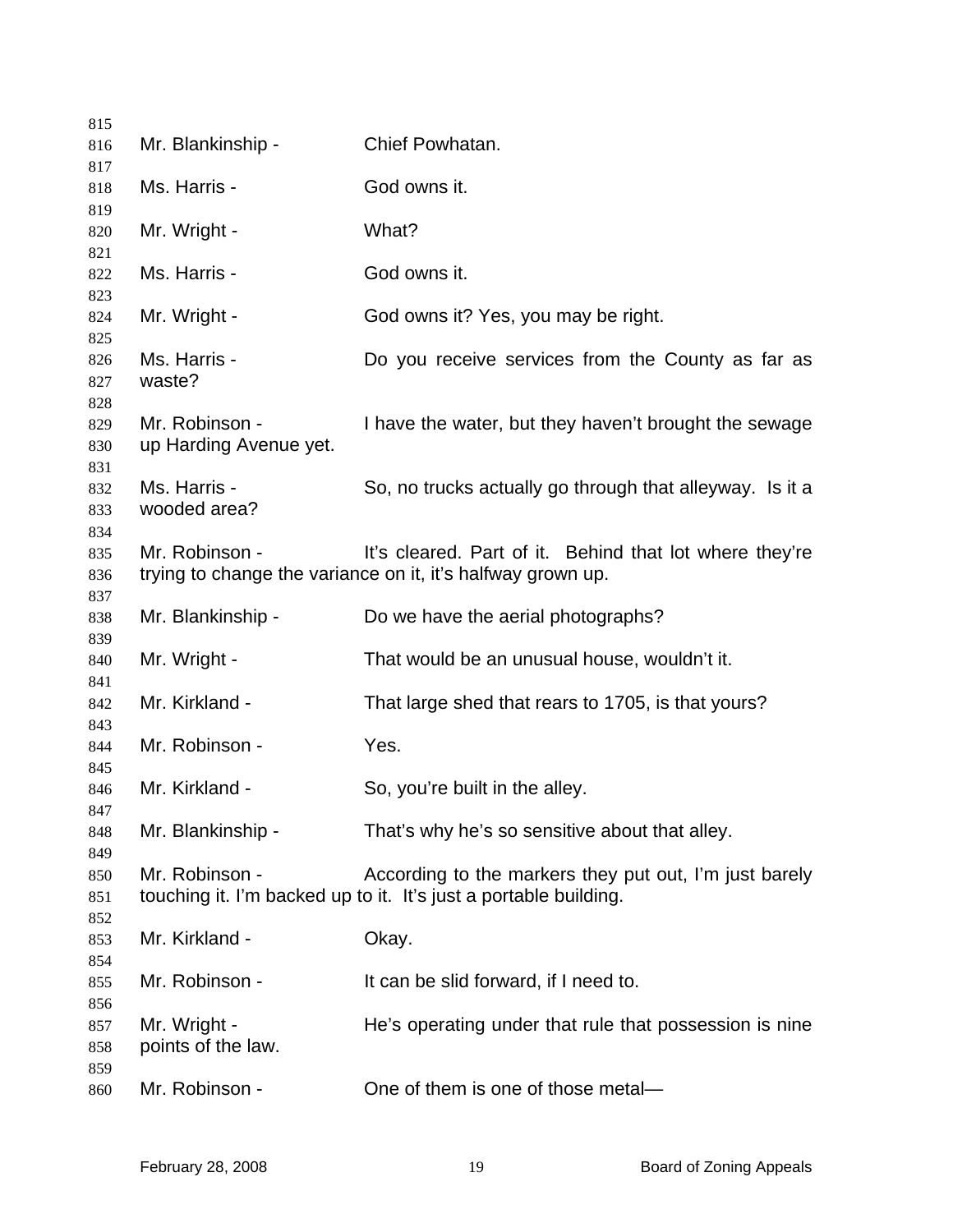861 862 863 864 865 866 867 868 869 870 871 872 873 874 875 876 877 878 879 880 881 882 883 884 885 886 887 888 889 890 891 892 893 894 895 896 897 898 899 900 901 902 903 904 905 906 Mr. Kirkland - Handy Hut. Mr. Robinson - Yes. Mr. Kirkland - All right. Any other questions by Board members? Thank you, sir. Mr. Robinson - Thank you. Mr. Kirkland - The Would you like to comment, sir, on any of his statements? Male - [Off mike] No. Mr. Blankinship - Mr. Martin. Mr. Kirkland - Mr. Martin back in the back. Okay, thank you. Any other questions? Any other person want to speak on this case? If not, that concludes the case. Can I hear a motion? Ms. Dwyer - I move we deny the case because the applicant has some reasonable and beneficial use of the property taken as a whole. In my interpretation of the Cochran case, we don't have jurisdiction to approve it. Also, I think we need to hear the neighbor's concern that as we grant these variances, we could see some variability in the distance between the houses and the street frontage. That can cause some aesthetic problems for development in the neighborhood. Ms. Harris - I'm going to second that motion, but I do want to make a statement that I do feel that the owner of the property does have a recourse to get to the bottom of who owns the 14-foot alley and actually purchase it. Even purchasing that I don't think would compromise the neighbor who had concerns because it was at a junction where the alley sort of came together. There's an intersection there. I do hope that the owners of that entire tract of lots will pursue purchasing that 14-foot alley. Mr. Kirkland - The Any other comments? Motion made by Ms. Dwyer, seconded by Ms. Harris. All those in favor say aye. All those opposed say no. The ayes have it; the motion passes. The case was denied. After an advertised public hearing and on a motion by Ms. Dwyer, seconded by Ms. Harris, the Board **denied** application **A-002-08, Brookstone Builders, Inc.'s** request for a variance from Section 24-95(c)(4) to build a one-family dwelling at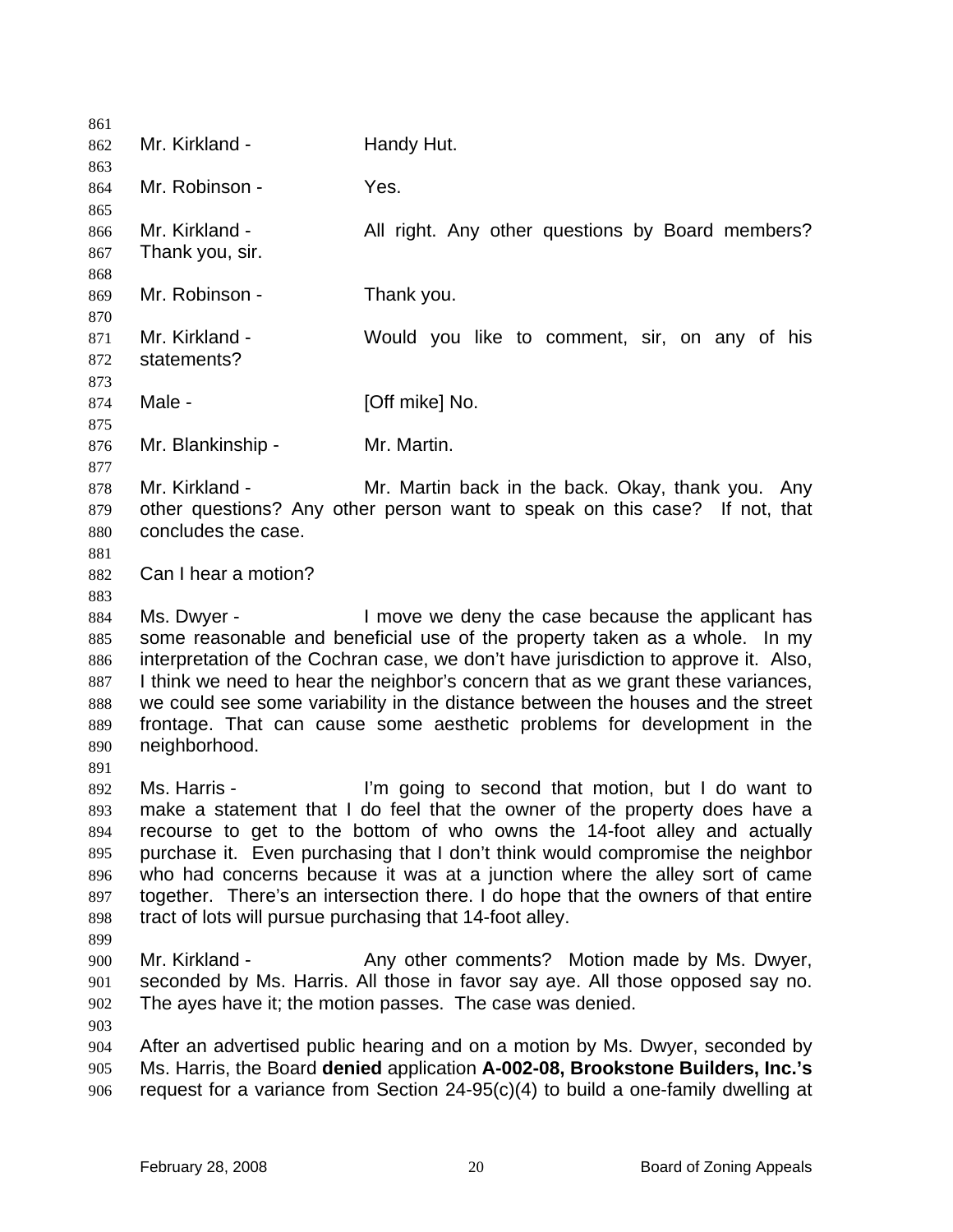1751 Francis Road (Greenwood Heights) (Parcel 780-766-9344), zoned R-4, One-family Residence District (Fairfield). The front yard setback is not met. Affirmative: Dwyer, Harris, Kirkland, Nunnally, Wright 5 Negative: 0 Absent: 0 **UP-003-08 MARK AND CAROLINE CZARNECKI** request a conditional use permit pursuant to Section 24-12(e) to operate a private noncommercial kennel at 6124 Bootsie Boulevard (Estates at Willis Church) (Parcel 852-685-5022), zoned A-1, Agricultural District (Varina). Mr. Blankinship - Mr. Chairman, let me call your attention to the two letters that were left at your places. We received them late yesterday afternoon, so I apologize that you've had no time to review them. Mr. Kirkland - The Has the applicant seen these letters, Ben? Mr. Blankinship - I just handed them to him. As far as I know, he hasn't seen them. Mr. Kirkland - We would like a few minutes to peruse these. Mr. Wright - We should give him a few minutes to sit down and look at them, if he wants to. Mr. Blankinship - While we're waiting, is Mr. Mark Baker here or anyone else representing Emerald Land Development on Grayson Street? Mr. Wright - That's the one we passed over. Mr. Blankinship - Right. Mr. Kirkland - Thave you read them, sir? Are you ready to go? All right. If you would raise your right hand and be sworn in. Mr. Blankinship - Do you swear the testimony you're about to give is the truth and nothing but the truth so help you God? Mr. Czarnecki - I do. Mr. Kirkland - Would you state your name for the record? Mr. Czarnecki - Mark Czarnecki.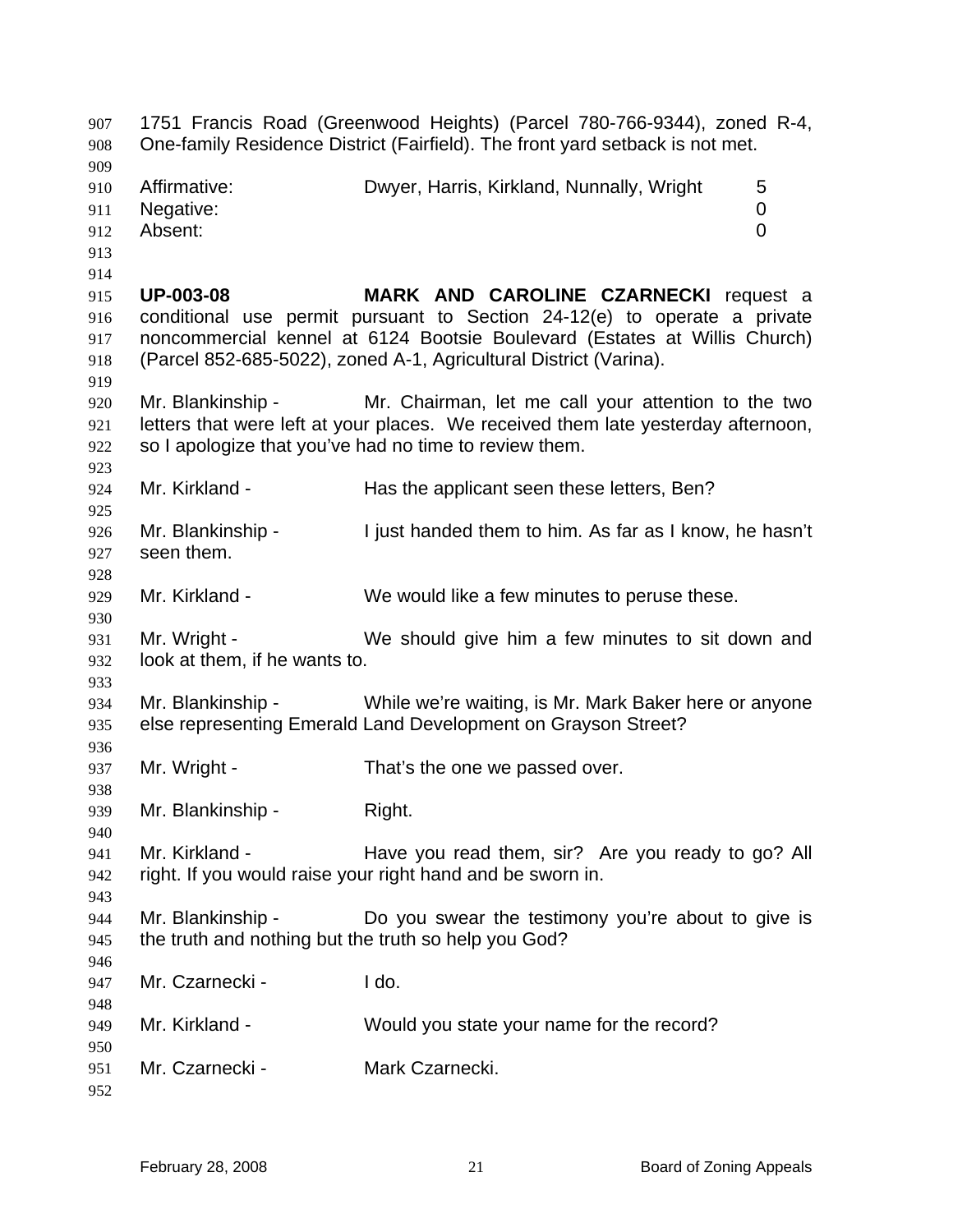Mr. Kirkland - Okay. What do you request from the Board? Mr. Czarnecki - The internet that you allow us to bring our animals down from Pennsylvania where we currently live, to our new residence on Bootsie Boulevard. We currently have four elderly dogs, four cats, and a bird. Mr. Wright - What kind of dogs did you say? Mr. Czarnecki - They're mixed. There is one large dog, who is nine years old. I have some pictures, if you'd like to see them. She's a Doberman mix. We then have a Huskie mix, who is kind of small—she's about 28 pounds, a Corgi and a Collie mix Ms. Dwyer - What was the last one? Mr. Czarnecki - Um, Collie mix. Mr. Kirkland - Where do you keep the dogs? Mr. Czarnecki - They're indoor dogs. We don't leave them outside. Spoiled, I guess, is the word you want to call it. They all stay with us. Sleep on the couches, sleep in our beds. They're always inside except when they go out to do their duty, and then they come right back in. Mr. Kirkland - What is the square footage of your home? Mr. Czarnecki - **About 2100 square feet.** Mr. Wright - You have two cats and a bird, right? Mr. Czarnecki - Four cats and a bird. Mr. Wright - Four cats and a bird? Mr. Czarnecki - Yes. Mr. Wright - They many dogs? They have nine animals there. Mr. Czarnecki - Yes sir. It kind of happened that way with relatives not being able to take care of them or a death in the family. Mr. Wright - Who looks after them? Mr. Czarnecki - I do. I do not currently work, so I stay at home with them all day.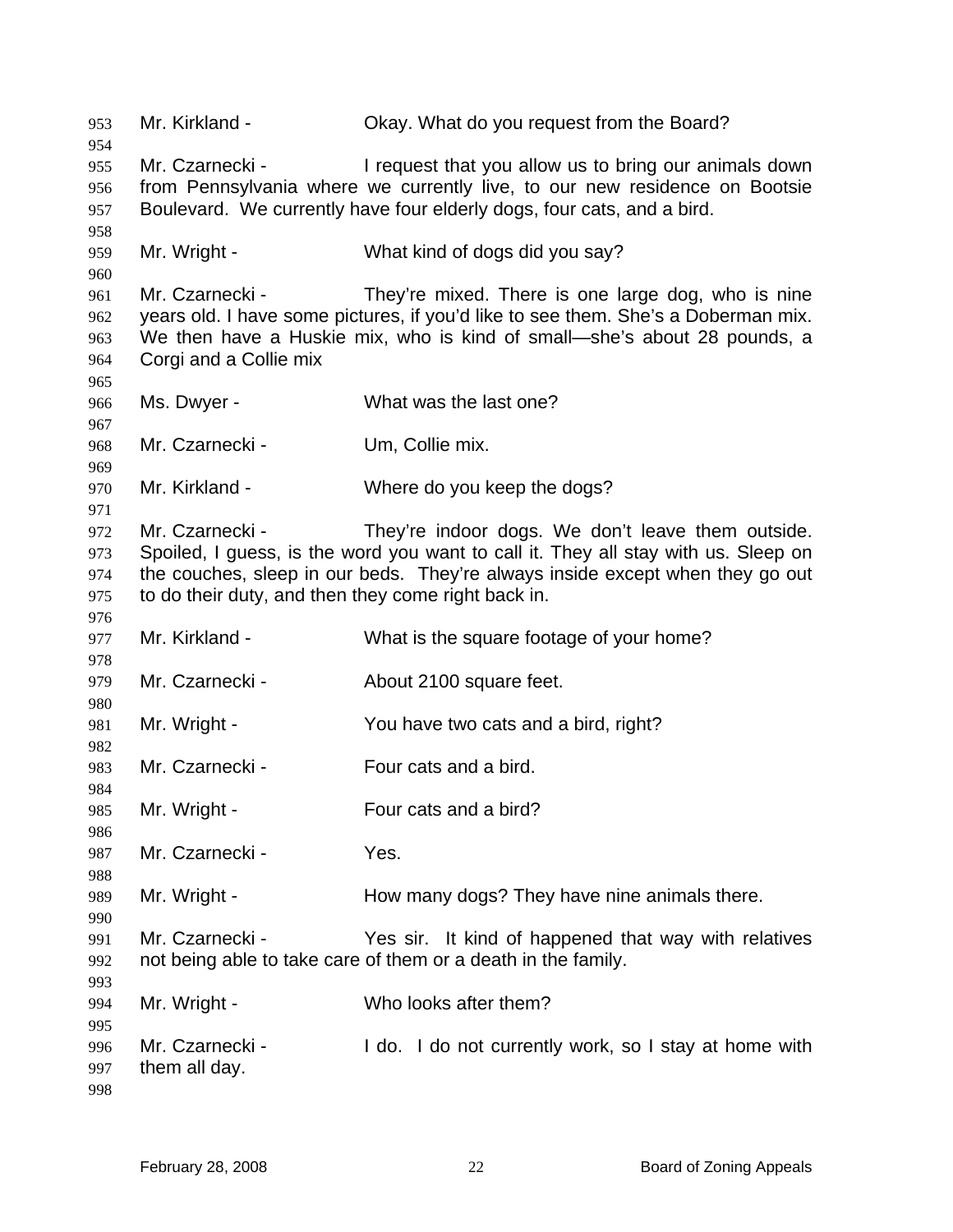| 999<br>1000                  | Mr. Wright -<br>duty.                              | And they don't stay outside at all, except to do their                                                                                        |
|------------------------------|----------------------------------------------------|-----------------------------------------------------------------------------------------------------------------------------------------------|
| 1001<br>1002<br>1003         | Mr. Czarnecki -                                    | Just to do their duty.                                                                                                                        |
| 1004<br>1005                 | Mr. Kirkland -                                     | Do you clean that up?                                                                                                                         |
| 1006<br>1007<br>1008<br>1009 | Mr. Czarnecki -<br>on the premises.                | Yes.<br>Currently, it either goes into, basically, the<br>garbage. We put it in a plastic bag and it goes out in the garbage. It doesn't stay |
| 1010<br>1011<br>1012         | Ms. Harris -<br>about your animals?                | Have you had any complaints from the neighbors                                                                                                |
| 1013<br>1014                 | Mr. Czarnecki -<br>closer than our proposed house. | Not in our current neighborhood, and they are much                                                                                            |
| 1015<br>1016<br>1017         | Mr. Wright -                                       | How long have you been there?                                                                                                                 |
| 1018<br>1019                 | Mr. Czarnecki -                                    | Our current house? Seven years.                                                                                                               |
| 1020<br>1021                 | Mr. Wright -                                       | You've lived there seven years with these animals?                                                                                            |
| 1022<br>1023                 | Mr. Kirkland -                                     | Now, this is the one in Pennsylvania or-                                                                                                      |
| 1024<br>1025                 | Mr. Czarnecki -                                    | The one in Pennsylvania.                                                                                                                      |
| 1026<br>1027<br>1028         | Mr. Kirkland -<br>Richmond, yet, have you?         | You<br>haven't moved into<br>this dwelling<br>here<br>ın                                                                                      |
| 1029<br>1030                 | Mr. Czarnecki -                                    | No sir.                                                                                                                                       |
| 1031<br>1032                 | Mr. Kirkland -                                     | Okay.                                                                                                                                         |
| 1033<br>1034                 | Mr. Wright -                                       | Oh, that's right. You haven't moved yet.                                                                                                      |
| 1035<br>1036                 | Mr. Czarnecki -                                    | No.                                                                                                                                           |
| 1037<br>1038                 | Mr. Wright -                                       | Okay.                                                                                                                                         |
| 1039<br>1040<br>1041<br>1042 | Mr. Czarnecki -<br>our current neighbors.          | The clearances of our current neighborhood are about<br>30 feet to 40 feet between each house, and we've had no complaints from any           |
| 1043<br>1044                 | Mr. Wright -<br>new home?                          | How much acreage do you have in your proposed                                                                                                 |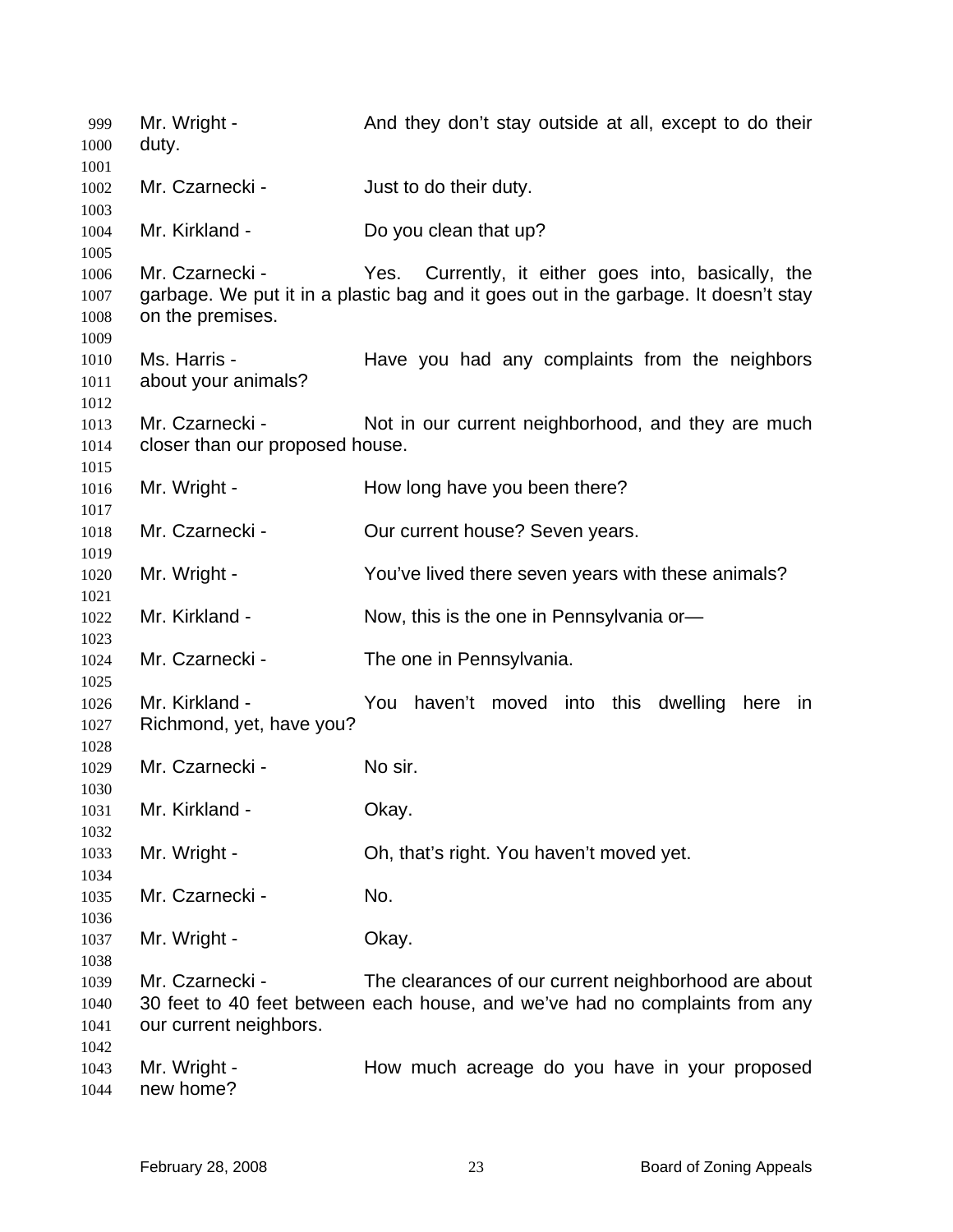1045 1046 1047 1048 1049 1050 1051 1052 1053 1054 1055 1056 1057 1058 1059 1060 1061 1062 1063 1064 1065 1066 1067 1068 1069 1070 1071 1072 1073 1074 1075 1076 1077 1078 1079 1080 1081 1082 1083 1084 1085 1086 1087 1088 1089 1090 Mr. Czarnecki - 1.3 or a little bit more. Mr. Wright - The Have you actually purchased this home, sir? Do you have a contract on it or are you just— Mr. Czarnecki - Yes. It's in the documents. We have permission from the current owner who we're buying it from to submit this application. Mr. Wright - When you take these animals out, do you put them on a leash? Mr. Czarnecki - We're going to have a fence put in the backyard. We prefer a picket fence, or if we have to, the invisible fence, depending on what we're allowed by the homeowners association. I would prefer a physical barrier which would basically just cover the back of the house and stick out a little bit on one side for a gate for a lawnmower to get through to cut the grass. We are hopefully going to have a fence put in. Mr. Wright - So, you'll have a fenced-in backyard. Mr. Czarnecki - Yes, that's the plan. We have it budgeted it out for a fenced-in backyard. Mr. Wright - The You say you have an acre there, 1.2? Mr. Czarnecki - 1.34. Mr. Wright - When you turn them out, how long would they be out in the backyard? Mr. Czarnecki - Currently, they don't spend more than 5, 10 minutes just doing their business. Most of them come in right away with very little encouragement. The Corgi goes out, does her business, and is right back in. Same with the Husky and the Doberman mix. The only one who likes to wander around is the Collie mix, but she comes in as soon as she's told. Mr. Wright - You say you're there all day? Mr. Czarnecki - I'm with them all day, yes. We always go out with them. Mr. Wright - **How old are your cats?** Mr. Czarnecki - The cats range in age from 5 to I think one's going to be about 10 this year. They are also indoor cats. We keep them with us.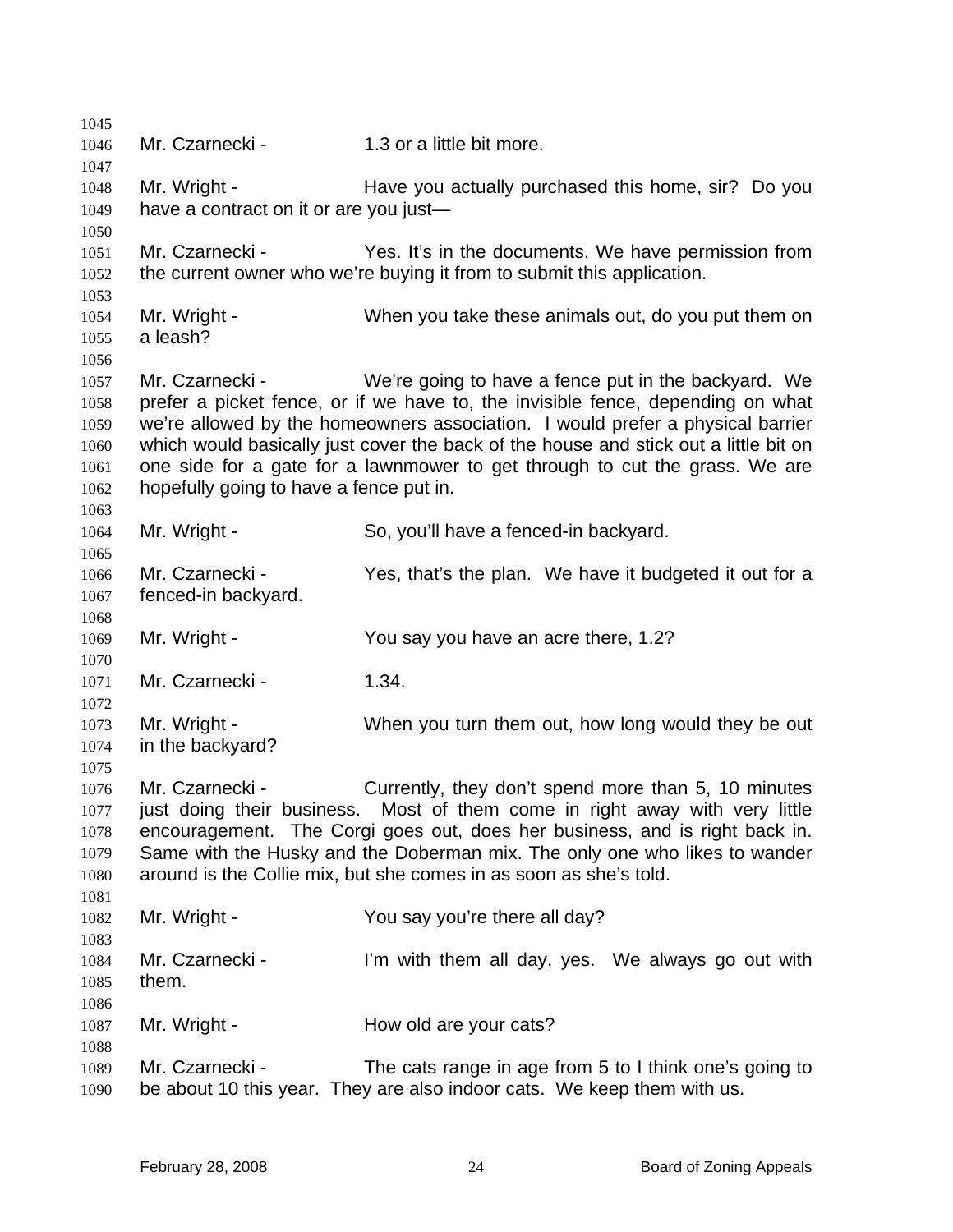1091 1092 1093 1094 1095 1096 1097 1098 1099 1100 1101 1102 1103 1104 1105 1106 1107 1108 1109 1110 1111 1112 1113 1114 1115 1116 1117 1118 1119 1120 1121 1122 1123 1124 1125 1126 1127 1128 1129 1130 1131 1132 1133 1134 1135 1136 Mr. Wright - If this is approved by this Board, we would limit the number to what's there. Mr. Czarnecki - Yes. Mr. Wright - You could not have any additional animals. Mr. Czarnecki - Yes, and I agree. Mr. Wright - The State of the died or whatever, you could not replace that one. Mr. Czarnecki - Yes, that is the plan. My wife likes that plan very much. That's what we intend to do. We intend to let them expire at their natural life and not replace them until this entire group is gone. Mr. Wright - How did you come to have four dogs? Some of the dogs had dogs? Mr. Czarnecki - No, they're all spayed and neutered. They all were rescued from a kennel. One came from a relative who could no longer take care of her dog. She decided to keep the boyfriend, who was allergic to the dog. Two of the cats, one came from that same relative and the other one came from my father when he passed away. We only actually adopted three and two of the cats. The rest we just decided to take care of from relatives. Mr. Nunnally - Did you say you had pictures of them? Mr. Czarnecki - [Off mike.] I have their medical records with me and their current license and rabies vaccinations. Ms. Dwyer - You're aware obviously now that two of the neighbors in your potential neighborhood are not happy with this proposal. Mr. Czarnecki - Yes. What seems to be their concern is the noise. They are not barking dogs. Ms. Dwyer - The Do you have any plans to discuss this with your neighbors? Mr. Czarnecki - If they are here, yes, and later on when we get the house. I can assure the Board, though, they don't bark very much. They pretty much greet us when we come to the door, when someone comes to the door. At their age, that little bit of barking usually requires a two-hour nap afterwards.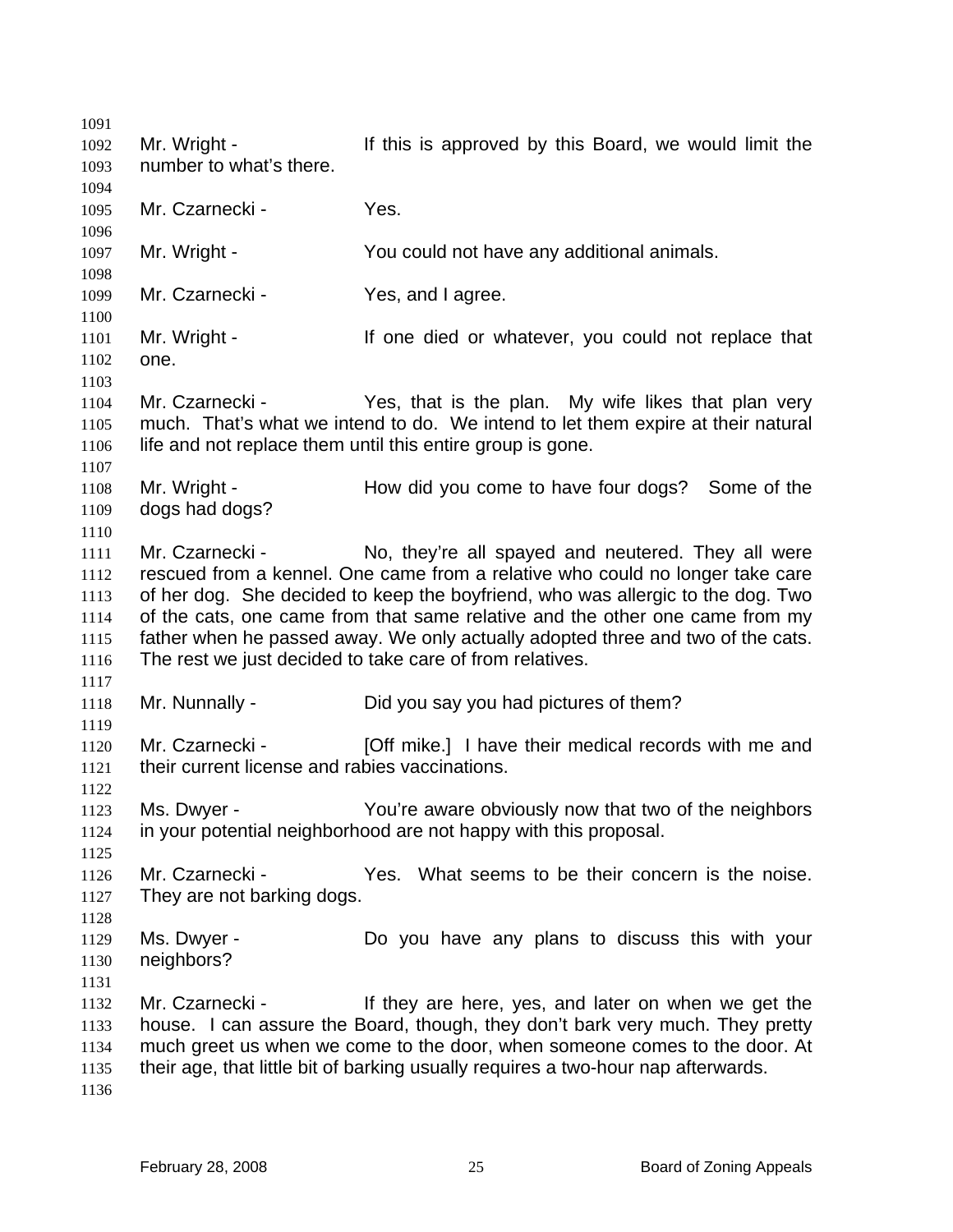Ms. Dwyer - The Solution of the experience, if this were approved, that would be an important thing to do, given the fact that they already seem to be opposed. 1137 1138 1139 1140 1141 1142 1143 1144 1145 1146 1147 1148 1149 1150 1151 1152 1153 1154 1155 1156 1157 1158 1159 1160 1161 1162 1163 1164 1165 1166 1167 1168 1169 1170 1171 1172 1173 1174 1175 1176 1177 1178 1179 1180 1181 1182 Mr. Czarnecki - I would be glad to have them over to meet the dogs and to see that they won't be a nuisance. Mr. Wright - Have you had a chance to talk to either one of these folks, these people? Mr. Czarnecki - This is the first I've seen of this. Mr. Wright - I think sometimes when it's advertised that you're going to have a kennel, they're thinking that you're going into a big business and have a lot of animals there and all that business, which is what you would normally think a kennel would do. Mr. Czarnecki - Yes. Mr. Wright - The Unfortunately, under our ordinance, this is the only way that we can address this issue where you want to have more than three animals, because we're limited to three. Mr. Czarnecki - The Inderstand, yes. We adopted them, basically, out of the goodness of our heart. We cannot have children, so they've basically become our children. Mr. O'Kelly - Would you have any objection to adding a condition that would prohibit any outside pens or enclosures? Mr. Czarnecki - I have no objection to that. We have no plans for that. Ms. Harris - The Mr. Blankinship, is there something that we could attach a time limit to so that we could approve it for a year, for example, or six months or some period of time and then have a chance to determine whether this is a problem to the neighborhood? Mr. Blankinship - You have that power. We try not to do that because we like people to be able to rely on your decisions and make investments based on them, but I guess they're not really investing anything here. Ms. Dwyer - They're buying a house. Mr. Blankinship - Well—But if in a year from now a renewal was not allowed, then they would just have to find a place for some of these animals. They'd have to pick which ones they liked best.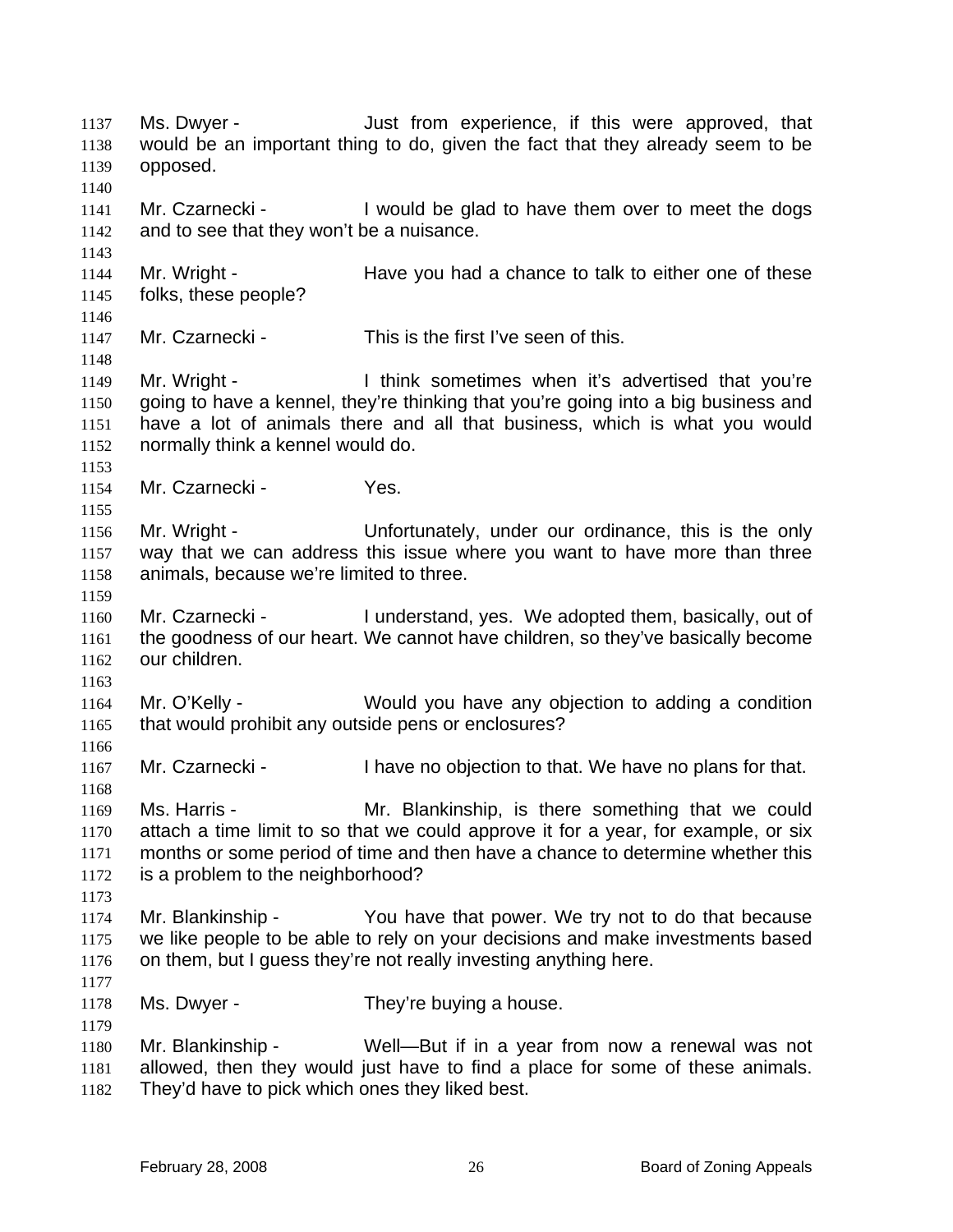| 1183         |                                                      |                                                                                 |
|--------------|------------------------------------------------------|---------------------------------------------------------------------------------|
| 1184<br>1185 | Mr. Kirkland -                                       | Any other questions by Board members? Ms. Harris?                               |
| 1186         | Ms. Harris -                                         | No.                                                                             |
| 1187         |                                                      |                                                                                 |
| 1188         | Mr. Kirkland -                                       | Would you have any problem with that if we did it for a                         |
| 1189         | year?                                                |                                                                                 |
| 1190         |                                                      |                                                                                 |
| 1191         | Mr. Czarnecki -                                      | To a point. It's very hard to find a place, a no-kill                           |
| 1192         |                                                      | shelter or a sanctuary for an animal, and they are dear to our hearts. They are |
| 1193         |                                                      | members of our family. It would seem like we'd have to come back every year to  |
| 1194         | renew a family member.                               |                                                                                 |
| 1195<br>1196 | Mr. Kirkland -                                       | Just wanted to get your point of view.                                          |
| 1197         |                                                      |                                                                                 |
| 1198         | Mr. Czarnecki -                                      | I know. I can assure the Board, though, we do take                              |
| 1199         |                                                      | care of them with our whole hearts. They are not barkers now and they listen    |
| 1200         |                                                      | very well. We will make sure they are not a nuisance.                           |
| 1201         |                                                      |                                                                                 |
| 1202         | Mr. Kirkland -                                       | One question. The cats, they stay in all the time?                              |
| 1203         | They don't wander, do they?                          |                                                                                 |
| 1204         |                                                      |                                                                                 |
| 1205         | Mr. Czarnecki -                                      | Yes. I don't believe in outdoor cats. They're all indoor                        |
| 1206<br>1207 | cats.                                                |                                                                                 |
| 1208         | Mr. Kirkland -                                       | Okay. Ms. Dwyer? All right. Any opposition to this                              |
| 1209         |                                                      | case? Anyone else wish to speak on this case? Sir, come forward. Come on up     |
| 1210         | front. Raise your right hand. Did you get sworn in?  |                                                                                 |
| 1211         |                                                      |                                                                                 |
| 1212         | Mr. Chin -                                           | I have not.                                                                     |
| 1213         |                                                      |                                                                                 |
| 1214         | Mr. Kirkland -                                       | Okay.                                                                           |
| 1215         |                                                      |                                                                                 |
| 1216         | Mr. Blankinship -                                    | Do you swear the testimony you are about to give is                             |
| 1217         | the truth and nothing but the truth so help you God? |                                                                                 |
| 1218<br>1219 | Mr. Chin -                                           | I do.                                                                           |
| 1220         |                                                      |                                                                                 |
| 1221         | Mr. Kirkland -                                       | Please state your name, sir.                                                    |
| 1222         |                                                      |                                                                                 |
| 1223         | Mr. Chin -                                           | My name is Ken Chin.                                                            |
| 1224         |                                                      |                                                                                 |
| 1225         | Mr. Kirkland -                                       | Okay.                                                                           |
| 1226         |                                                      |                                                                                 |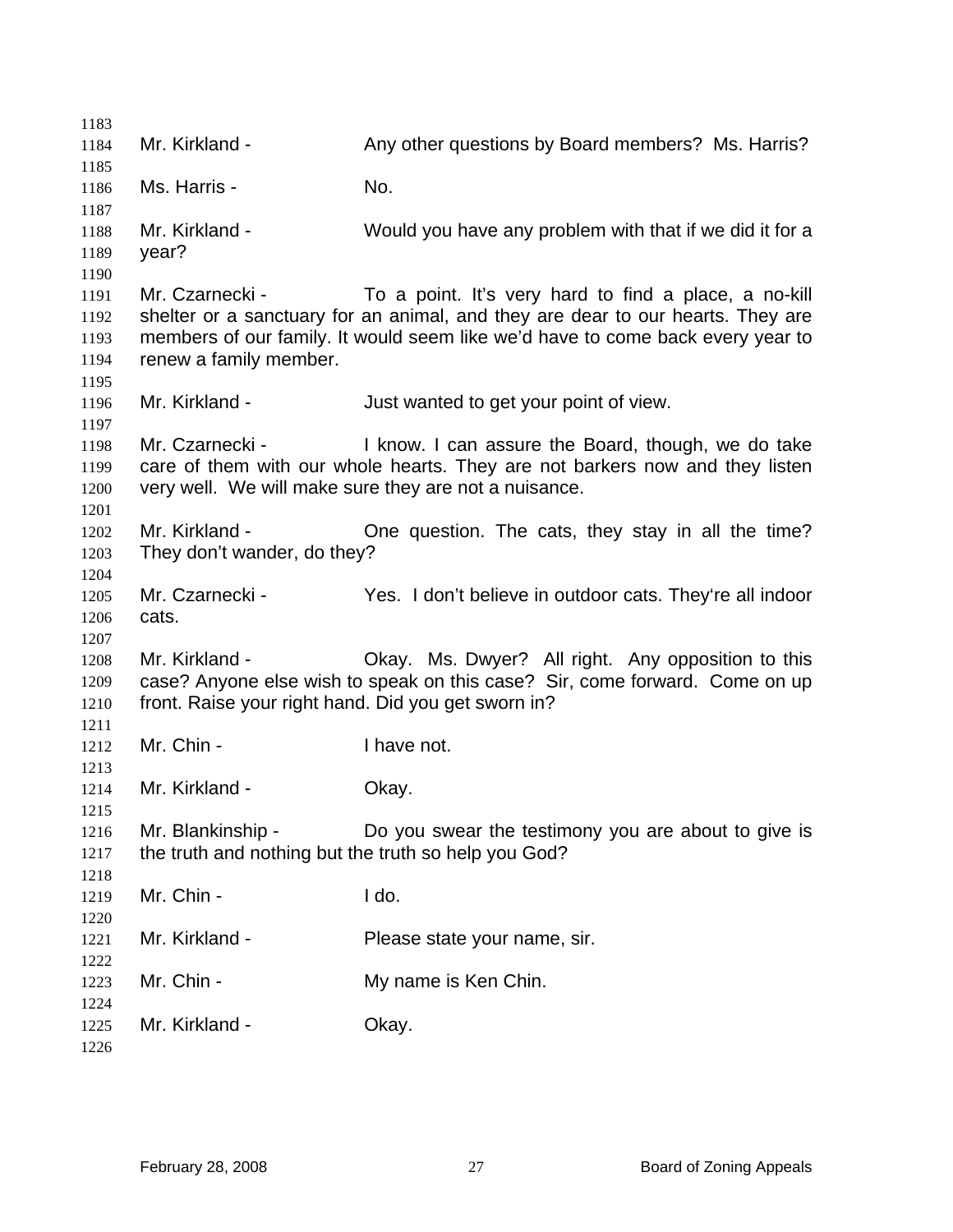Mr. Chin - The Mr. Czarnecki's real estate agent. If you have any questions for me, or concerns, I'd be happy to address them. Other than that, I do not have anything to say. 1227 1228 1229 1230 1231 1232 1233 1234 1235 1236 1237 1238 1239 1240 1241 1242 1243 1244 1245 1246 1247 1248 1249 1250 1251 1252 1253 1254 1255 1256 1257 1258 1259 1260 1261 1262 1263 1264 1265 1266 1267 1268 1269 1270 1271 1272 Mr. Wright - Where do you live, sir? Mr. Chin - Myself? I'm part of Hanover County, Battlefield Green subdivision. Ms. Harris - The Have you run into this problem before? Mr. Chin - This is the first time I have run into it. This is the first time my entire agency has run into it. This is a stepping-stone for us and everybody in my office has been more than happy to ask me questions about what's going to happen. Mr. Kirkland - You haven't been to his home in Pennsylvania, have you? Mr. Chin - I have not. I am a dedicated real estate agent, but not that dedicated. Mr. Blankinship - Have you met any of the neighbors on Warner Road back behind? Mr. Chin - I have not. When we did our initial home search and we looked around, there are a lot of tree lines. It's a very private, private lot. The only visible neighbor that you can see is in the rear. The space in between is substantial. The neighbor in the rear I believe is on— Mr. Wright - Can you get up closer to the mike, please, sir? Mr. Chin - Sure, I'm sorry. The neighbor in the rear I believe is on 2.91 acres. Mr. Czarnecki's lot is on 1.34 acres, I believe. So, the space in between is pretty substantial. Ms. Harris - **How far is the hunt club from this property?** I noticed that one of the neighbors was complaining about the noise, the barking coming from some other facility. Mr. Chin - The I'm not sure. Ms. Harris - ""From the Hunt Club. We can already hear dogs very clearly from a hunt club a little further away," a little farther away. You do not know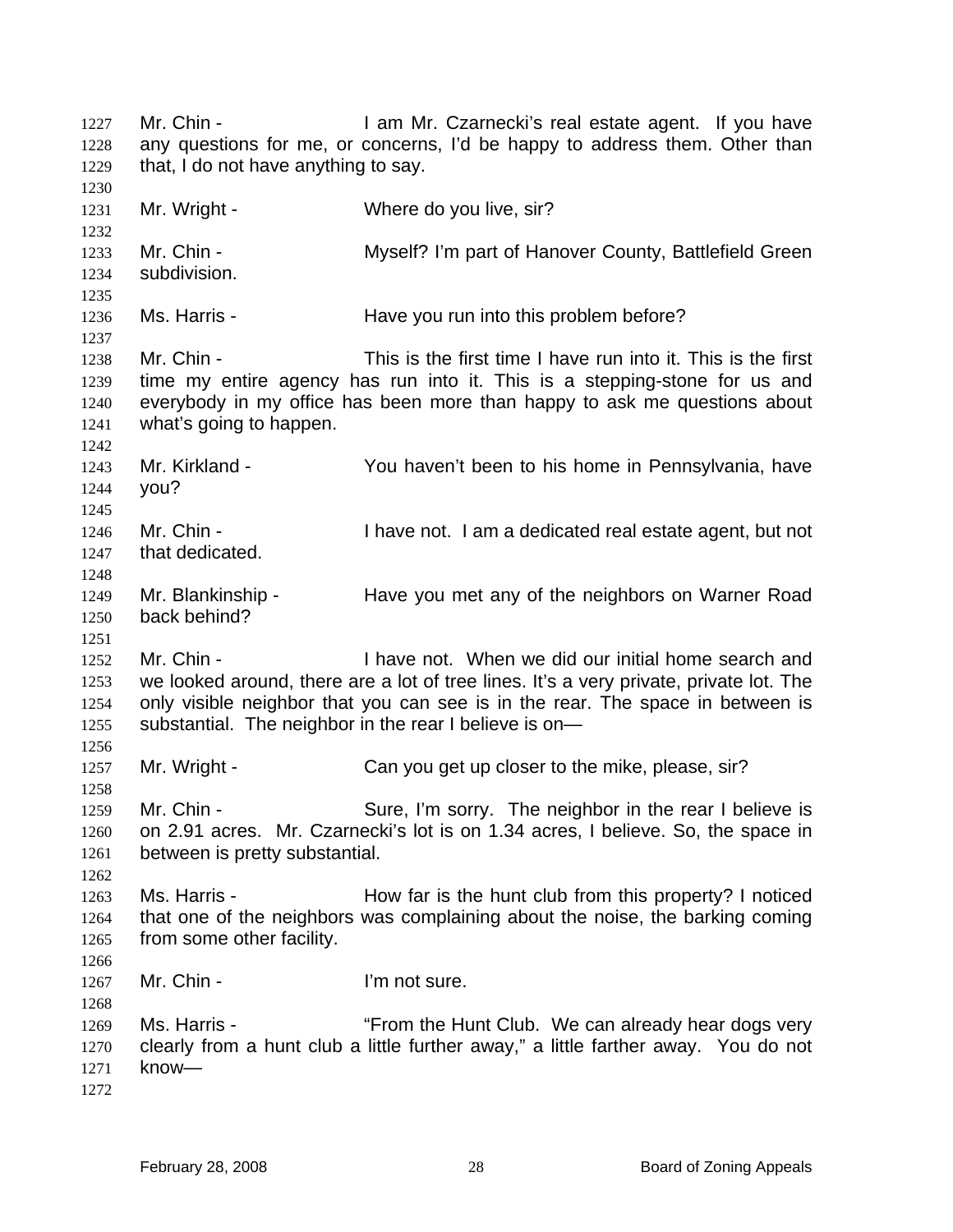1273 Mr. Chin - I have not been made aware of any of the complaints. 1274 1275 1276 1277 1278 1279 1280 1281 1282 1283 1284 1285 1286 1287 1288 1289 1290 1291 1292 1293 1294 1295 1296 1297 1298 1299 1300 1301 1302 1303 1304 1305 1306 1307 1308 1309 1310 1311 1312 1313 1314 1315 1316 1317 1318 Ms. Harris - I wonder how could they distinguish the barks if there is a hunt club nearby. How could they tell that those are not your dogs barking? Mr. Czarnecki - Not as an animal expert, but if it's a hunt club, they're probably a form of hound, like a Beagle or a Fox Hound. Those dogs have a howl to them. I had one growing up. It always howled and made noises. That seems to go along with hounds. I don't have any hounds, so I think it would pretty easy to distinguish the sound. Mr. Nunnally - Sir, if this Board approves this case, you say you didn't want a one-year or two-year permit. But if this Board approves this permit and they have any complaints, it can be taken away from you if they can prove that you're causing a disturbance down there. Mr. Czarnecki - I understand, sir. Mr. Kirkland - The Mr. Blankinship, can we include in the case that the rear yard must be fenced? Mr. Blankinship - Yes, I think you could, because then they would have the option of not fencing the rear yard but not having the animals there. Mr. Wright - **How about the electronic fence?** Mr. Kirkland - Could we put some sort of a condition that would either say invisible fence or fence, something to keep the animals in once they were let in the yard? Mr. Wright - The may be subject to the covenants of his area. Where I live, you couldn't put either one. Mr. Blankinship - Mr. Chin might know that. Mr. Chin - Currently, the homeowners association does allow for fences. The only restrictions are that it cannot be higher than six feet and there cannot be a front fence. It can only be in the rear, which is what Mr. Czarnecki plans on doing regardless. Mr. Blankinship - The would, of course, have to agree to whatever condition we impose. Ms. Dwyer - The County requires that animals be under the control of the owner at all times, so the concept that they would be running loose would violate the County's ordinance.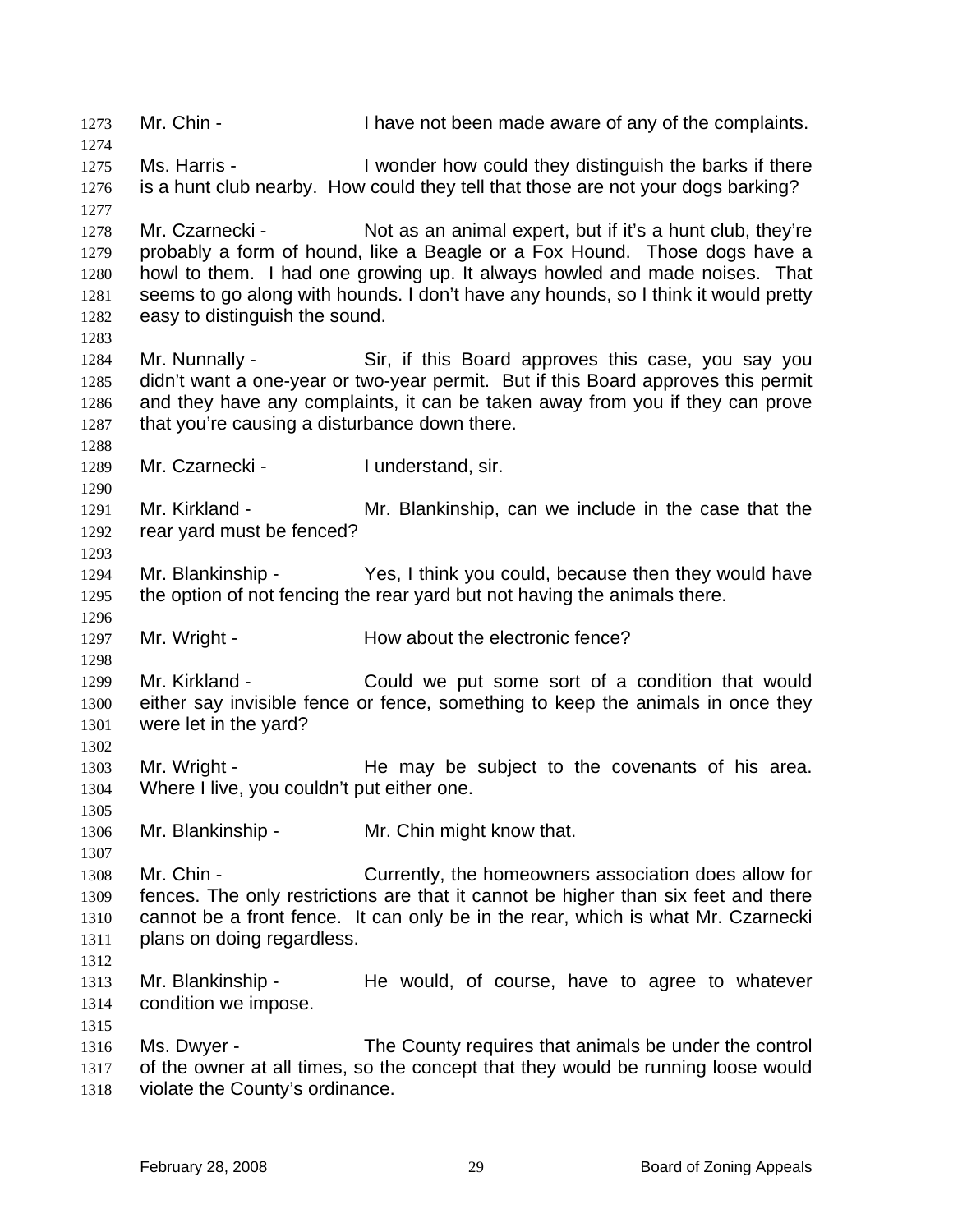Mr. Kirkland - The control rule is very vague. It is really vague and I prefer some sort of a closure like a fence. Not an enclosure but a fence, invisible or otherwise. Ms. Dwyer - I also like Mr. O'Kelly's idea of a condition that there be no outside pens or other enclosures for housing the animals outdoors. Mr. Blankinship - I believe the applicant's agreed to that. Ms. Dwyer - I really think the problem is leaving animals outdoors and they bark. That's what in my experience bothers people. Mr. Kirkland - All right. Any other questions? That concludes the case. Would you call the Emerald case one more time, Mr. Blankinship? Mr. Nunnally - I move we approve it with the conditions that have been mentioned. Ms. Dwyer - Those are the conditions for some sort of fencing, whether electronic or otherwise, and no enclosures. Ms. Harris - No enclosures, no pens. Mr. Nunnally - Right. Mr. Blankinship - The And that the animals be kept indoors. Mr. Kirkland - The Adding those three conditions. Mr. Nunnally - The condition that Mr. O'Kelly said about no buildings built out there. Mr. Wright - The I'll second the motion. I don't know if we've had a second on it yet or not. Mr. Kirkland - No, we have not. Mr. Wright - The Ull second the motion. Mr. Kirkland - The Motion made by Mr. Nunnally, seconded by Mr. Wright. Any other discussion? Ms. Dwyer - I think we should make some statement about why we think it's all right to do this.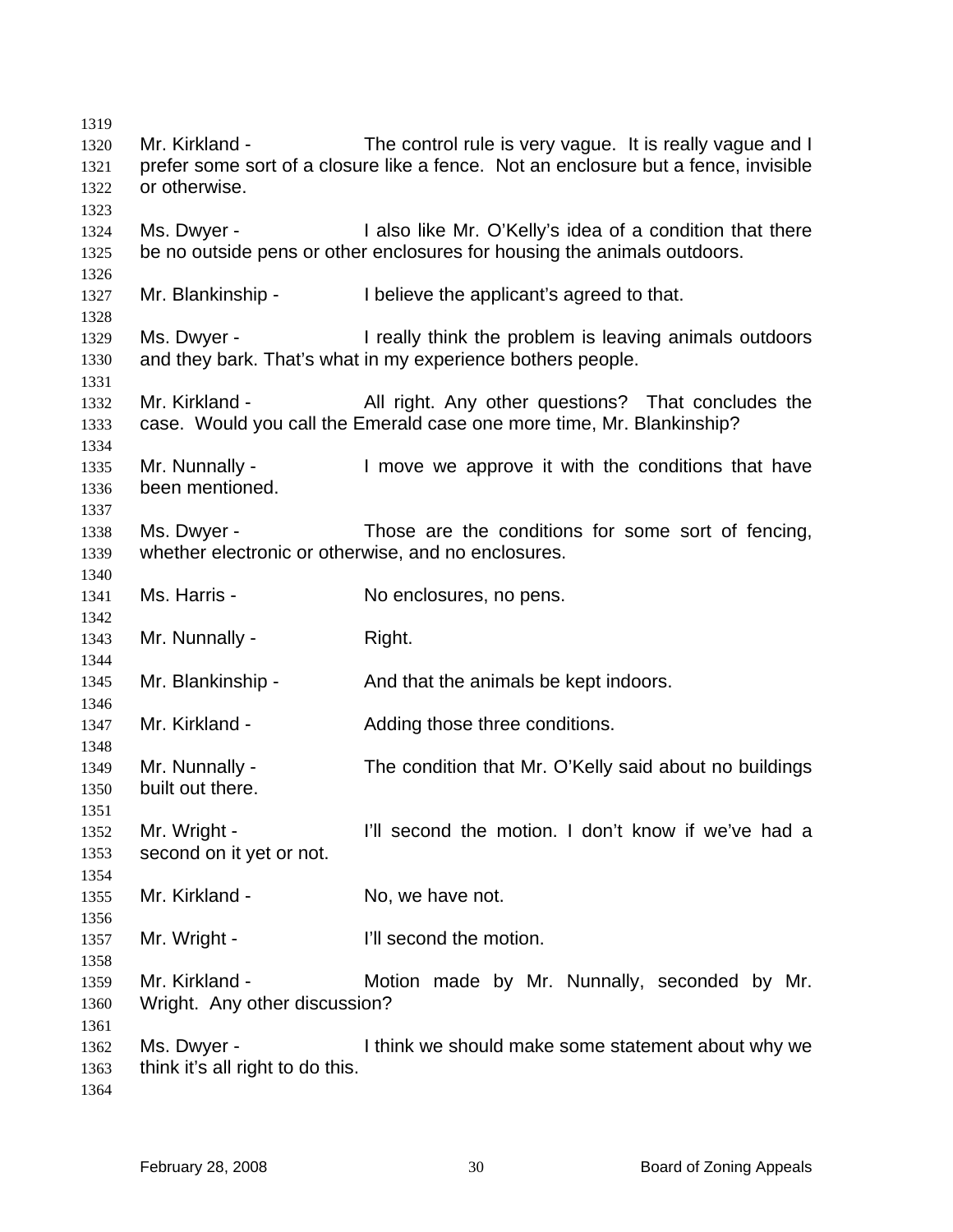Mr. Nunnally - I don't think it will be detrimental to anything down there. The only people we have opposed are these letters we received today. If it's true that the dogs and cats are going to be inside all the time and if he doesn't abide by the rules on this case, we can take it away from him. 1365 1366 1367 1368 1369 1370 1371 1372 1373 1374 1375 1376 1377 1378 1379 1380 1381 1382 1383 1384 1385 1386 1387 1388 1389 1390 1391 1392 1393 1394 1395 1396 1397 1398 1399 1400 1401 1402 1403 1404 1405 1406 1407 1408 1409 Ms. Dwyer - It's important to note that even though it says a kennel, this is not a kennel in the way that most people understand a kennel as a place where dogs are boarded or bred. These are pets. I think it's also important in mitigating that we're not allowing these animals to be replaced. Mr. Nunnally - Right. Ms. Dwyer - I think that's important from the neighbor's aspect. Mr. Wright - It's not in the condition. I didn't notice that. Mr. Kirkland - The Mr. Blankinship, if we get several calls, you can explain that to the neighbors, that they'll be inside and the other conditions we put on the case. All right. Motion by Mr. Nunnally, seconded by Mr. Wright. All those in favor say aye. All those opposed say no. The ayes have it; the motion passes. After an advertised public hearing and on a motion by Mr. Nunnally, seconded by Mr. Wright, the Board **approved** application **UP-003-08, Mark and Caroline Czarnecki's** request for a conditional use permit pursuant to Section 24-12(e) to operate a private noncommercial kennel at 6124 Bootsie Boulevard (Estates at Willis Church) (Parcel 852-685-5022), zoned A-1, Agricultural District (Varina). Affirmative: Dwyer, Harris, Kirkland, Nunnally, Wright 5 Negative: 0 Absent: 0 Mr. Kirkland - Welcome to Henrico County. **A-001-08 EMERALD LAND DEVELOPMENT** requests a variance from Section 24-95(b)(7) to build a one-family dwelling at 3921 Grayson Street (Providence Park Annex) (Parcel 793-737-0345), zoned R-5, General Residence District (Fairfield). The lot width requirement and total lot area requirement are not met. The applicant has 35 feet lot width and 3,445 square feet total lot area, where the Code requires 50 feet lot width and 6,000 square feet total lot area. The applicant requests a variance of 15 feet lot width and 2,555 square feet total lot area.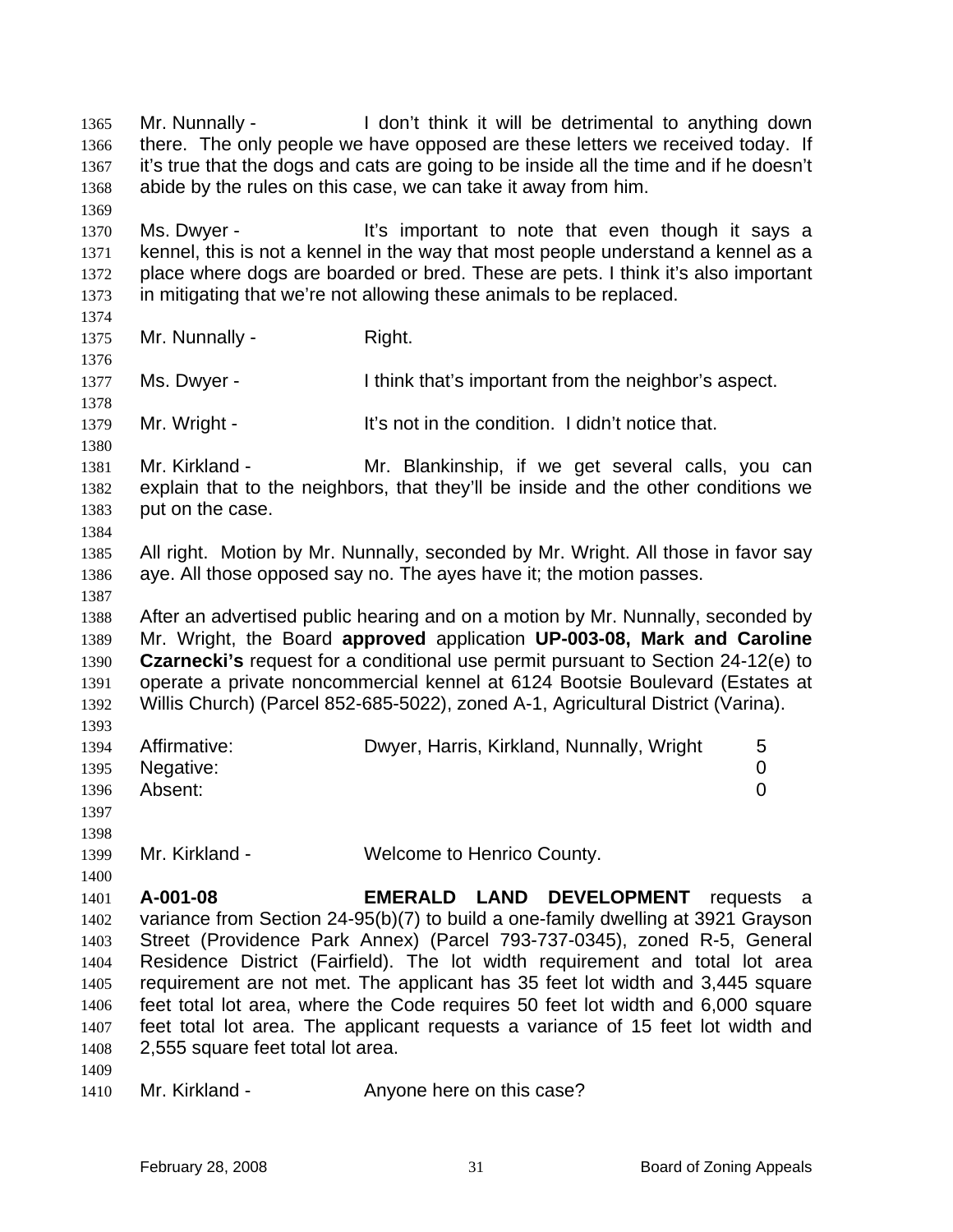| 1411 |                                            |                                                                                    |   |
|------|--------------------------------------------|------------------------------------------------------------------------------------|---|
| 1412 | Mr. Blankinship -                          | I'm going to recommend, Mr. Chairman, that you                                     |   |
| 1413 |                                            | defer the case and allow the applicant to withdraw it. If he withdraws in the next |   |
| 1414 | week or two, that won't cause us any-      |                                                                                    |   |
| 1415 |                                            |                                                                                    |   |
| 1416 | Mr. Kirkland -                             | Can I have a motion to defer this case?                                            |   |
| 1417 |                                            |                                                                                    |   |
| 1418 | Ms. Dwyer -                                | I move that we defer.                                                              |   |
| 1419 |                                            |                                                                                    |   |
| 1420 | Ms. Harris -                               | Second the motion.                                                                 |   |
| 1421 |                                            |                                                                                    |   |
| 1422 | Mr. Kirkland -                             | Motion made by Ms. Dwyer, seconded by Ms. Harris.                                  |   |
| 1423 |                                            | All those in favor say aye. All those opposed say no. The ayes have it; the motion |   |
| 1424 | passes.                                    |                                                                                    |   |
| 1425 |                                            |                                                                                    |   |
| 1426 |                                            | After an advertised public hearing, A-001-08, Emerald Land Development, has        |   |
| 1427 |                                            | been deferred until the March 27, 2008 meeting, at the request of the Board.       |   |
| 1428 |                                            |                                                                                    |   |
| 1429 | Affirmative:                               | Dwyer, Harris, Kirkland, Nunnally, Wright                                          | 5 |
| 1430 | Negative:                                  |                                                                                    | 0 |
| 1431 | Absent:                                    |                                                                                    | 0 |
| 1432 |                                            |                                                                                    |   |
| 1433 |                                            |                                                                                    |   |
| 1434 | Mr. Kirkland -                             | I think that's all the cases. Let's go to the minutes.                             |   |
| 1435 |                                            |                                                                                    |   |
| 1436 | Ms. Dwyer -                                | I had a few.                                                                       |   |
| 1437 |                                            |                                                                                    |   |
| 1438 | Mr. Kirkland -                             | We sure had a lot of people here that didn't speak. I                              |   |
| 1439 | guess we just had a lot of visitors today. |                                                                                    |   |
| 1440 |                                            |                                                                                    |   |
| 1441 | Ms. Dwyer -                                | It's our fan club.                                                                 |   |
| 1442 |                                            |                                                                                    |   |
| 1443 | Mr. Blankinship -                          | Well, we have three members of staff. That's about                                 |   |
| 1444 | everybody.                                 |                                                                                    |   |
| 1445 |                                            |                                                                                    |   |
| 1446 | Ms. Harris -                               | Observers.                                                                         |   |
| 1447 |                                            |                                                                                    |   |
| 1448 | Mr. Kirkland -                             | Okay.                                                                              |   |
| 1449 |                                            |                                                                                    |   |
| 1450 | Ms. Harris -                               | I have a question I want to ask Mr. Blankinship before                             |   |
| 1451 | we move to the minutes.                    | The progress on the riding stable academy, where are                               |   |
| 1452 | we with that?                              |                                                                                    |   |
| 1453 |                                            |                                                                                    |   |
| 1454 | Mr. Blankinship -                          | That's the brown envelope that was left at your desk.                              |   |
| 1455 |                                            |                                                                                    |   |
| 1456 | Mr. Kirkland -                             | Right under your paperwork there.                                                  |   |
|      |                                            |                                                                                    |   |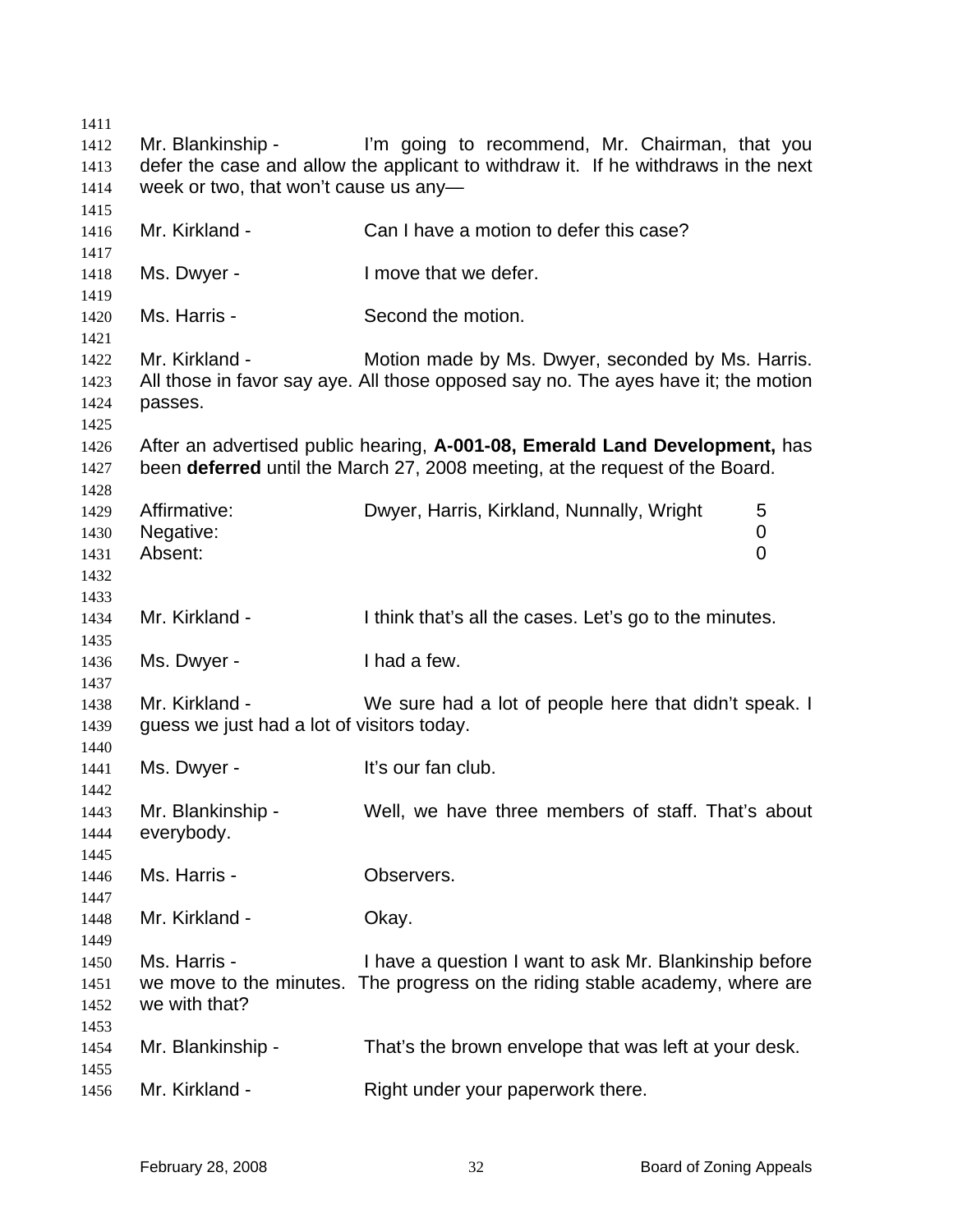| 1457                         |                                                  |                                                                                                                                               |
|------------------------------|--------------------------------------------------|-----------------------------------------------------------------------------------------------------------------------------------------------|
| 1458                         | Ms. Harris -                                     | Okay, thank you.                                                                                                                              |
| 1459<br>1460                 | Mr. Kirkland -                                   | That's a good evening reading.                                                                                                                |
| 1461<br>1462<br>1463<br>1464 | Mr. Blankinship -<br>doing that tomorrow.        | Yes. It's not very long, but we wanted to pass it out to<br>you before we sent it to the applicant and the other interested parties. We'll be |
| 1465<br>1466<br>1467         | Ms. Dwyer -<br>them immediately.                 | If we have any comments to make, we should make                                                                                               |
| 1468<br>1469                 | Mr. Blankinship -                                | At your earliest convenience.                                                                                                                 |
| 1470<br>1471                 | Ms. Dwyer -                                      | I guess what we have is the opinion of staff?                                                                                                 |
| 1472<br>1473<br>1474         | Mr. O'Kelly -                                    | Yes. It has been reviewed by the County Attorney.                                                                                             |
| 1475<br>1476                 | Ms. Dwyer -                                      | Okay.                                                                                                                                         |
| 1477<br>1478                 | Mr. O'Kelly -                                    | They're in total agreement with the interpretation.                                                                                           |
| 1479<br>1480                 | Ms. Dwyer -                                      | Great. So, we're all of one mind.                                                                                                             |
| 1481                         | Mr. Wright -                                     | That's unusual.                                                                                                                               |
| 1482<br>1483<br>1484         | Ms. Dwyer -                                      | Okay.                                                                                                                                         |
| 1485                         | Mr. Kirkland -                                   | Any other questions, Ms. Harris?                                                                                                              |
| 1486<br>1487                 | Ms. Harris -                                     | That's it.                                                                                                                                    |
| 1488<br>1489                 | Mr. Kirkland -                                   | All right. Let's hear the minutes.                                                                                                            |
| 1490<br>1491<br>1492<br>1493 | Ms. Dwyer -<br>made the statement rather than I. | On page 5, top of the line. I think, Mr. Kirkland, you                                                                                        |
| 1494<br>1495                 | Mr. Kirkland -                                   | Yes.                                                                                                                                          |
| 1496<br>1497                 | Ms. Dwyer -                                      | That should say Mr. Kirkland, not Ms. Dwyer.                                                                                                  |
| 1498<br>1499                 | Mr. Kirkland -                                   | Yes, I was there that day.                                                                                                                    |
| 1500<br>1501                 | Ms. Dwyer -                                      | On page 9, line 380. "Does what is written" should be<br>"is" instead of "it, i-t." Just a typo there. Then page 18, line 796. Instead of     |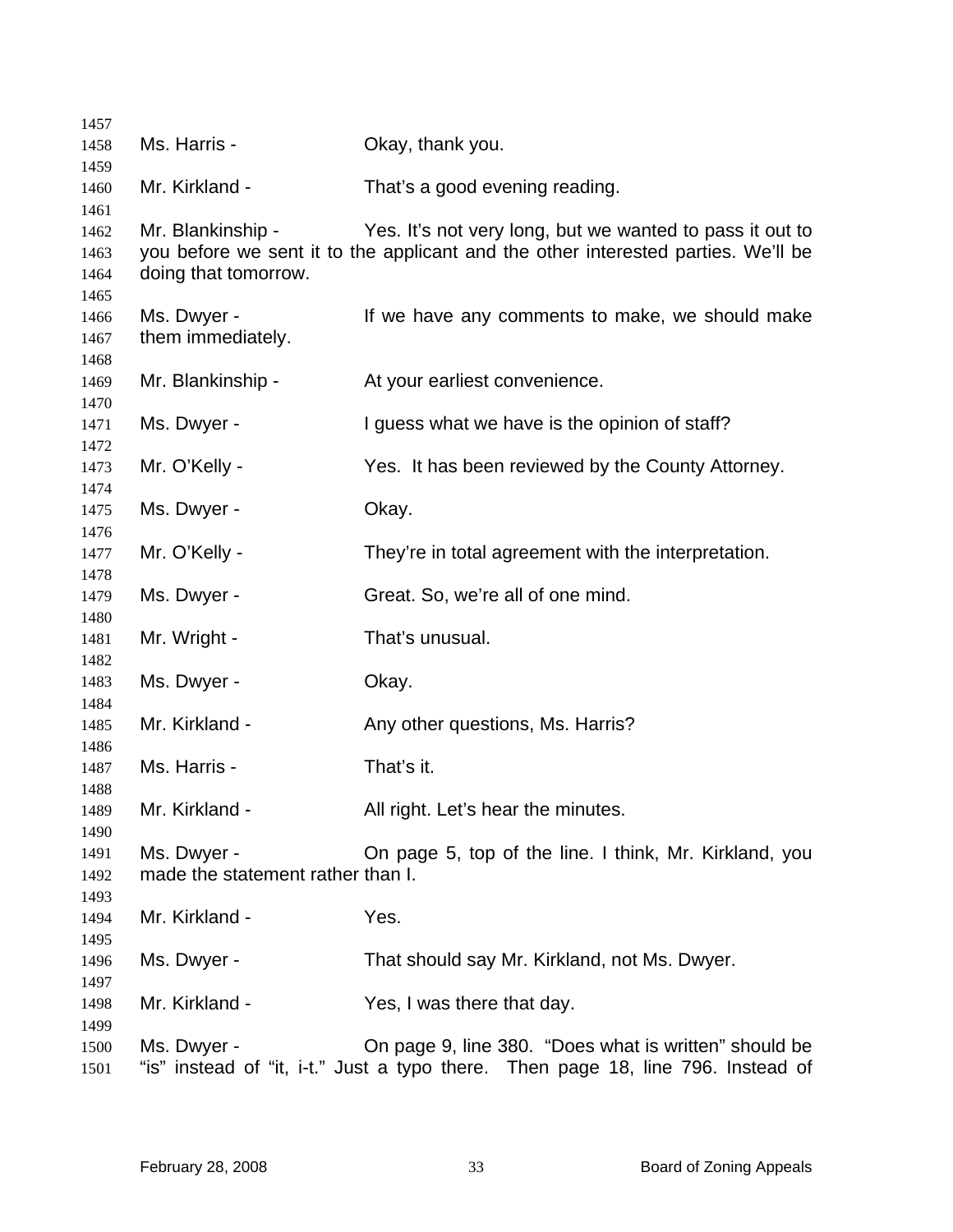"about," I think it should be "be" then a space, then "a." "That would be a goal," instead of "that would about a goal." That's all I have. 1502 1503 1504 1505 1506 1507 1508 1509 1510 1511 1512 1513 1514 1515 1516 1517 1518 1519 1520 1521 1522 1523 1524 1525 1526 1527 1528 1529 1530 1531 1532 1533 1534 1535 1536 1537 1538 1539 1540 1541 1542 1543 1544 1545 1546 1547 Mr. Kirkland - The Any other corrections? Ms. Harris - Chipage 9, what was the correction? Ms. Dwyer - I think that was the "is" instead of "it." Ms. Harris - Chi what line? Mr. Kirkland - Chi 380. Any other corrections? Do I have a motion on approving the minutes as changed? Ms. Harris - The I so move. Ms. Dwyer - Second. Mr. Kirkland - **Motion by Ms. Harris, seconded by Ms. Dwyer.** All in favor say aye. All opposed say no. The ayes have it; the motion passes. The minutes are approved. On a motion by Ms Harris, seconded by Ms. Dwyer, the Board **approved as corrected** the **Minutes of the January 24, 2008** Henrico County Board of Zoning Appeals meeting. Affirmative: Dwyer, Harris, Kirkland, Nunnally, Wright 5 Negative: 0 Absent: 0 Mr. Kirkland - Any other business to come before this Board? Mr. Wright - **I** just want to ask Mr. Blankinship. Have you heard anything from the Board of Supervisors, staff, or anybody as to our request that something be done about these zero lot requests? Mr. Blankinship - Thave discussed it with our new Deputy County Manger, but it's waiting in line I think behind the issue of home occupations. There has been some concern in the County lately over that and I think that's taken precedence. I think he'll be getting to that after home occupations is resolved. Mr. O'Kelly, do you have anything additional? Mr. O'Kelly - No. I know it was almost a year ago that the Board asked for some help from the Board of Supervisors. It is on the list of items. Hopefully, we'll get to it shortly.